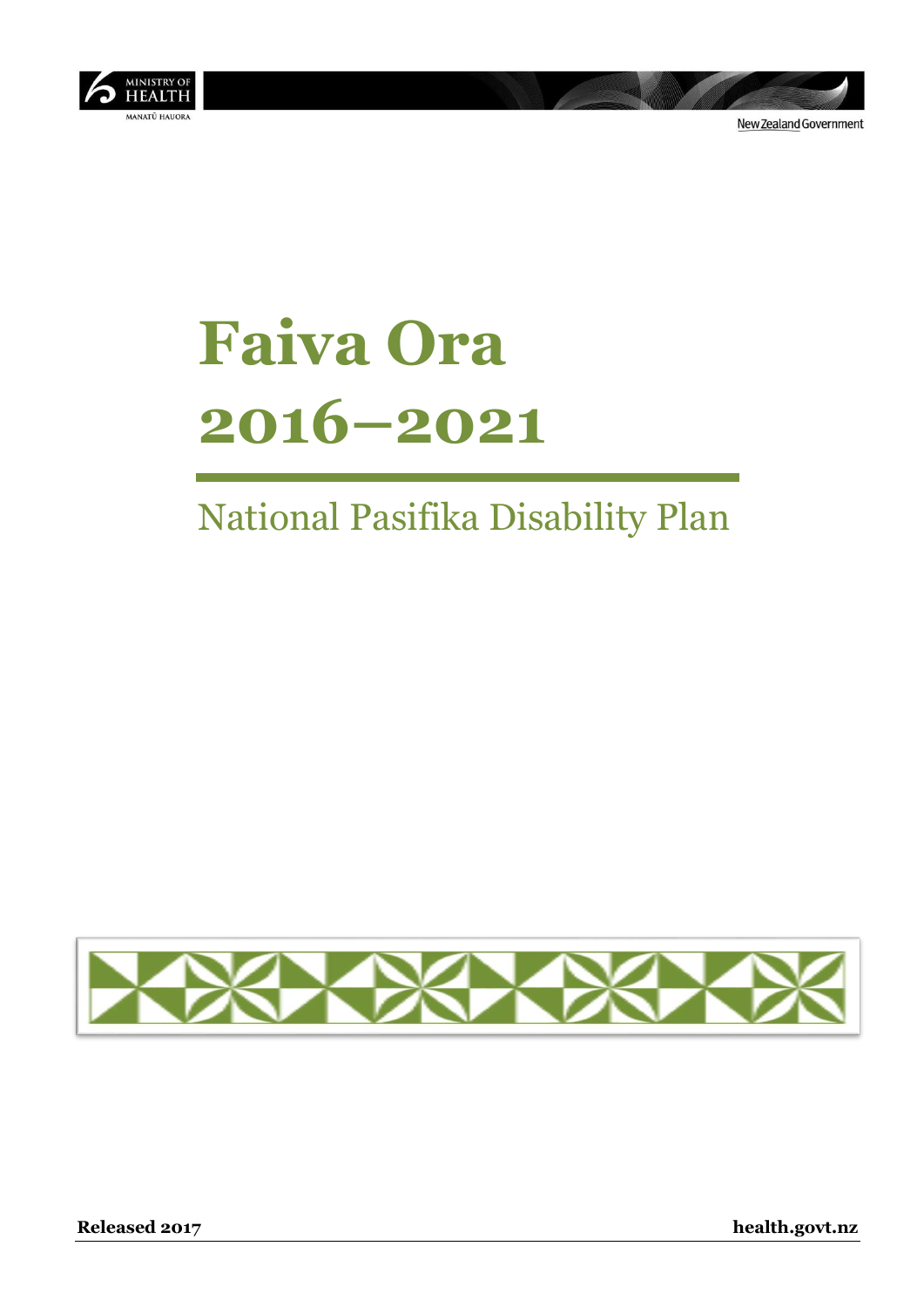Citation: Ministry of Health. 2017. *Faiva Ora 2016–2021: National Pasifika Disability Plan*. Wellington: Ministry of Health.

> Published in August 2017 by the Ministry of Health PO Box 5013, Wellington 6140, New Zealand

> > ISBN 978-1-98-850219-9 (online) HP 6557

This document is available at health.govt.nz



MANATU HAUORA



This work is licensed under the Creative Commons Attribution 4.0 International licence. In essence, you are free to: share ie, copy and redistribute the material in any medium or format; adapt ie, remix, transform and build upon the material. You must give appropriate credit, provide a link to the licence and indicate if changes were made.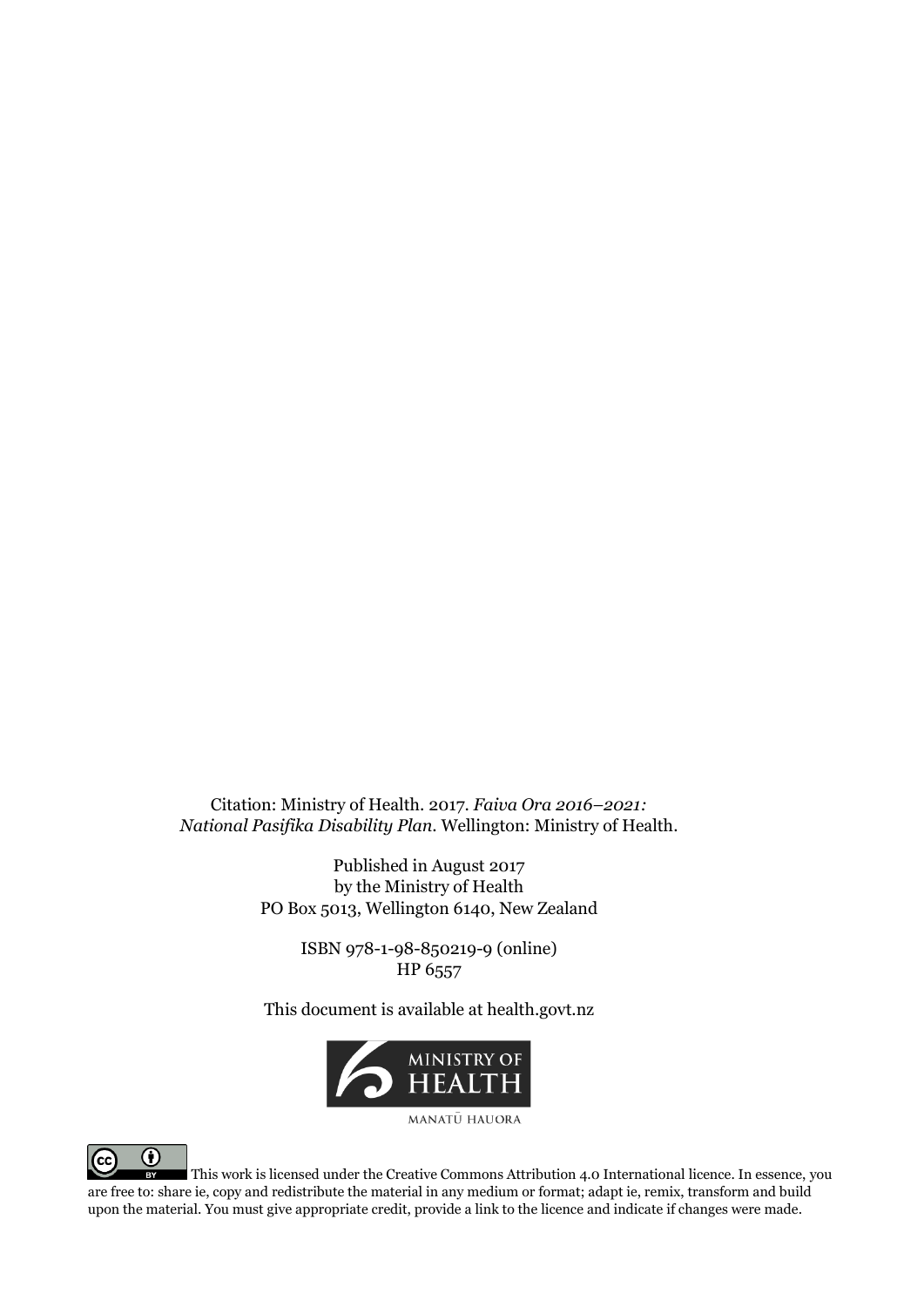## **Contents**

| <b>Executive summary</b>                                                                                                                                                    | $\mathbf{v}$   |
|-----------------------------------------------------------------------------------------------------------------------------------------------------------------------------|----------------|
| Introduction                                                                                                                                                                | 1              |
| <b>Vision</b>                                                                                                                                                               | 1              |
| <b>Principles</b>                                                                                                                                                           | $\bf{2}$       |
| Context of Faiva Ora 2016-2021                                                                                                                                              | 3              |
| <b>Government goals</b>                                                                                                                                                     | 4              |
| United Nations Convention on the Rights of Persons with Disabilities 2008                                                                                                   | $\overline{4}$ |
| New Zealand Disability Strategy 2016-2026                                                                                                                                   | $\overline{4}$ |
| Disability Action Plan 2014-2018                                                                                                                                            | $\overline{4}$ |
| <b>Current status of Pasifika disabled people</b>                                                                                                                           | 7              |
| Using Ministry-funded disability support services                                                                                                                           | $\overline{7}$ |
| <b>Challenges and opportunities</b>                                                                                                                                         | 9              |
| Challenges                                                                                                                                                                  | 9              |
| Opportunities                                                                                                                                                               | 10             |
| <b>Priority outcomes and actions</b>                                                                                                                                        | 15             |
| Priority Outcome 1: Improved outcomes for Pasifika disabled children, youth and their<br>families                                                                           | 15             |
| Priority Outcome 2: Pasifika communities are able to better engage with and support<br>individuals with disabilities and their families to participate in their communities | 17             |
| Priority Outcome 3: Disability services and supports meet the needs of Pasifika<br>disabled people and their families                                                       | 18             |
| Priority Outcome 4: Stakeholders working in partnership to address challenges<br>experienced by Pasifika disabled people and their families                                 | 19             |
| <b>Implementation plan</b>                                                                                                                                                  | 20             |
| <b>Monitoring and reporting</b>                                                                                                                                             | 20             |
| <b>References</b>                                                                                                                                                           | 21             |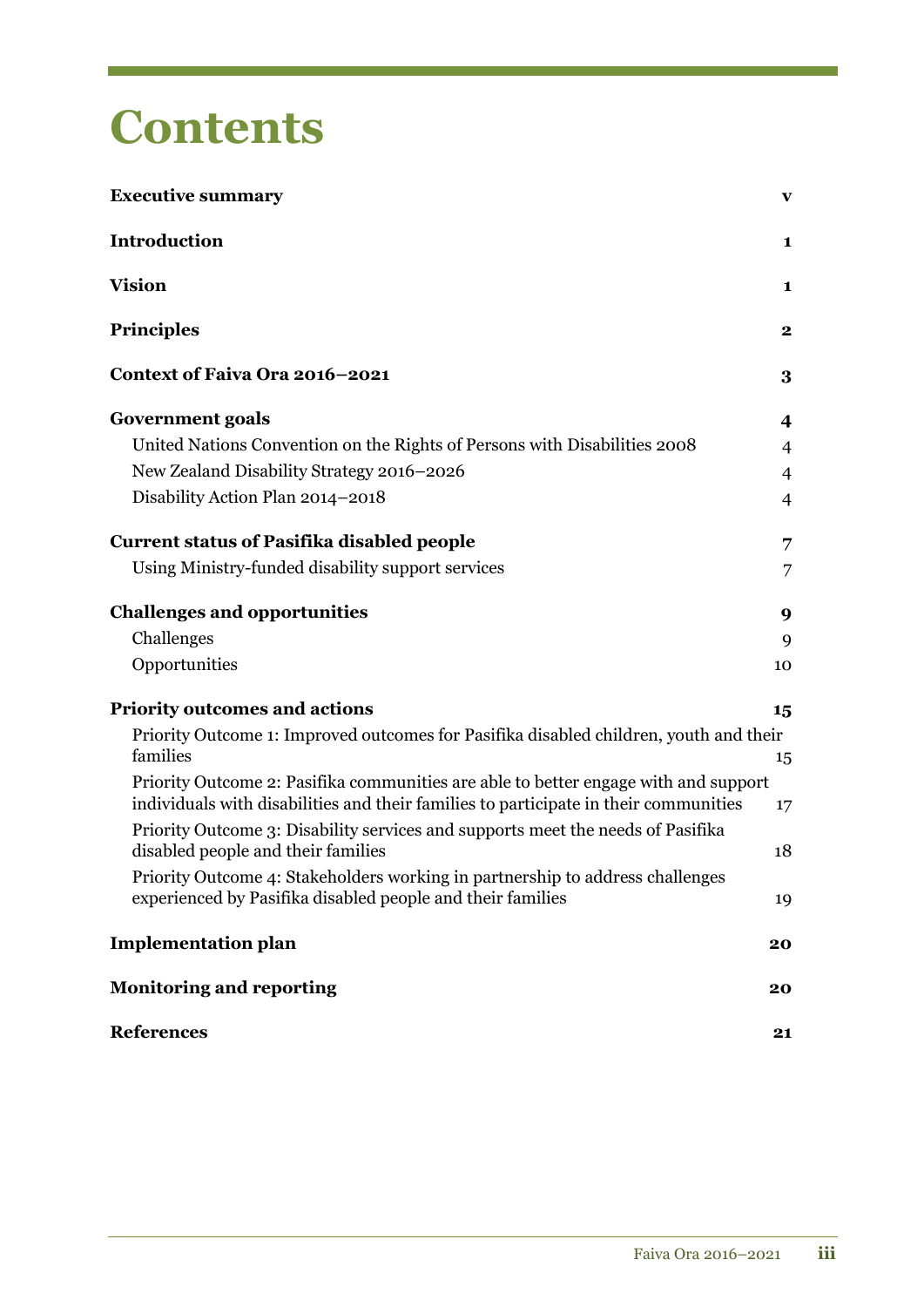### **List of tables**

| Table 1:        | Top 10 regions where Pasifika people with allocated Ministry disability<br>support services live against where the general Pacific population live | 8 |
|-----------------|----------------------------------------------------------------------------------------------------------------------------------------------------|---|
| List of figures |                                                                                                                                                    |   |
| Figure 1:       | Faiva Ora 2016–2021 in its government context                                                                                                      |   |
| Figure 2:       | Number of Pasifika clients allocated Ministry funded disability support<br>services in age groups                                                  | 7 |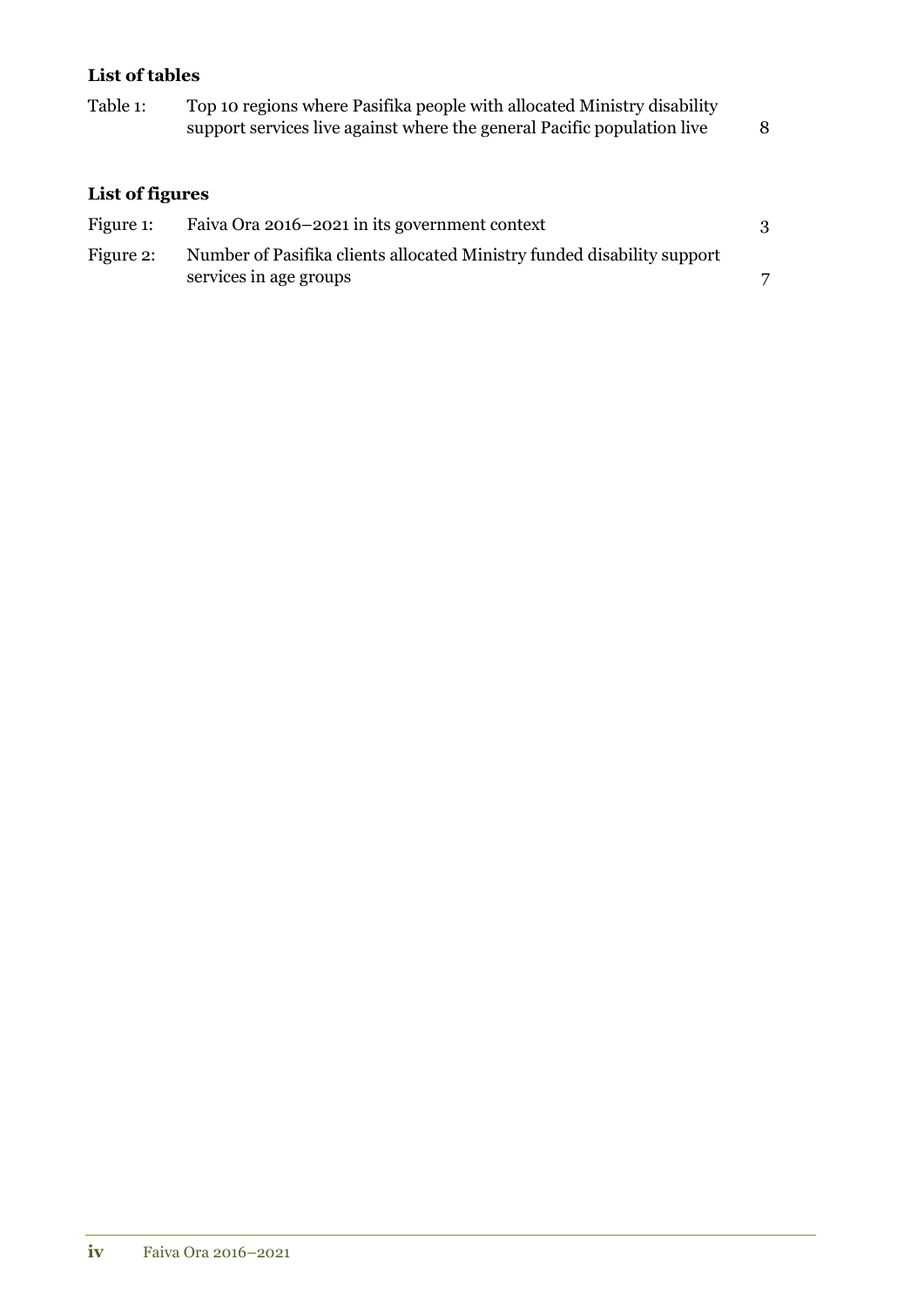

'When I was younger, it was actually very tricky to navigate the system (disability). ... As I got to know the system better, I got the service [equipment] faster and better ...' (Pasifika disabled person)<sup>1</sup>

Pasifika disabled people and their families overall are somewhat under-represented amongst users of Ministry of Health funded disability support services. They represent 5.9% of service users, relative to the total Pacific population of 7.4%.

Contributory factors to this under-representation are that Pasifika disabled people have a limited choice of culturally responsive disability services, allied with the negative Pasifika community cultural views of disability.

Addressing this inequity requires the collective efforts of Pasifika disabled people, their families, Pasifika communities, disability services and government agencies. This concept reflects the spirit of Faiva Ora,<sup>2</sup> which is to work together to solve the challenges experienced by Pasifika disabled people and their families. Significant gains have been made since 2010 to address these issues, with the delivery of advice, information in Pasifika languages, and Pasifika responsiveness training and guidelines for disability service providers.

Many of the issues Pasifika disabled people and their families face are not within the scope of the Ministry of Health Disability Support Services (DSS) Appropriation to address, which means the Ministry of Health DSS will only deliver the actions specified in this plan.

Faiva Ora 2016-2021 builds on past achievements of previous Faiva Ora plans<sup>3</sup> and provides a coordinated and collaborative response by the Ministry of Health Disability Support Services to address these issues nationally. Over the next five years, the Faiva Ora plan will deliver on four priority outcomes to achieve its vision. It will focus on improving outcomes for Pasifika disabled children, youth and their families; strengthening Pasifika communities to engage with and support individuals with disabilities and the families, to participate in their communities; increasing the cultural responsiveness of disability services and supports, and stakeholders working in partnership to address challenges experienced by Pasifika disabled people and their families.

This plan has been developed, and will be implemented, in partnership with Pasifika disabled people, Pasifika communities, disability support services, Pacific health providers, district health boards and government agencies.

Key to informing this plan has been the guidance and advice of the Faiva Ora Leadership Group, the research commissioned by the Ministry of Health on Pasifika disabled children, youth and their families in 2015, and the evaluation of Faiva Ora 2010–2013. It has also been informed by Government priorities, the New Zealand Disability Strategy, the Ministry of Health's Health Strategy and other evidenced based research.

- 2 'Faiva' is a Samoan word for 'work', and 'ora' is the Cook Island word for 'life'.
- <sup>3</sup> Faiva Ora 2010–2013; Faiva Ora 2014–2016.

<sup>1</sup> University of Auckland.2015. *Talanga Report – Research on Pasifika disabled children, youth and their families*. Unpublished report for the Ministry of Health.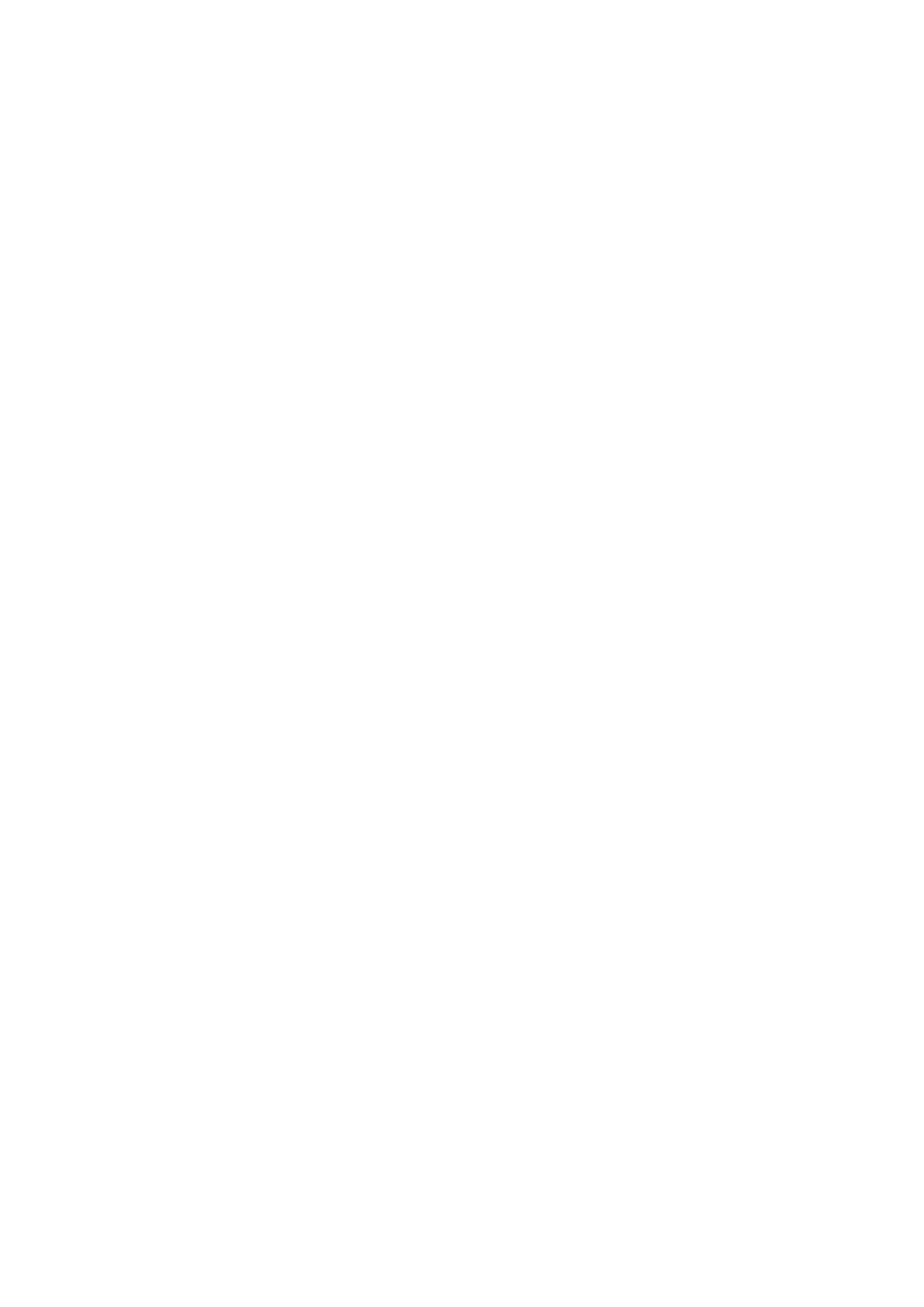

Faiva Ora 2016–2021 builds on significant achievements over the last six years to address issues and challenges experienced by Pasifika disabled people and their families. It is the third national Pasifika disability plan and follows on from the 2014–2016 plan.

This plan supports the delivery of government priorities, and it is aligned with the New Zealand Health Strategy and the New Zealand Disability Strategy, and contributes to the delivery of the Ministry of Health Disability Support Services Strategy 2014–2018.

While this plan provides a national framework to address Pacific disability issues and opportunities, it will have a specific focus at a local level within the regions where Pacific people reside. Although there are specific ethnicities under the 'Pacific' <sup>4</sup> umbrella term, this plan takes a pan-Pacific approach in that it will be relevant across all Pacific ethnicities.



Pasifika disabled people and their families are supported to live the lives they choose.

<sup>4</sup> Pacific ethnicities include Samoan, Tongan, Niuean, Cook Island, Tuvaluan, Tokelauean and Fijian.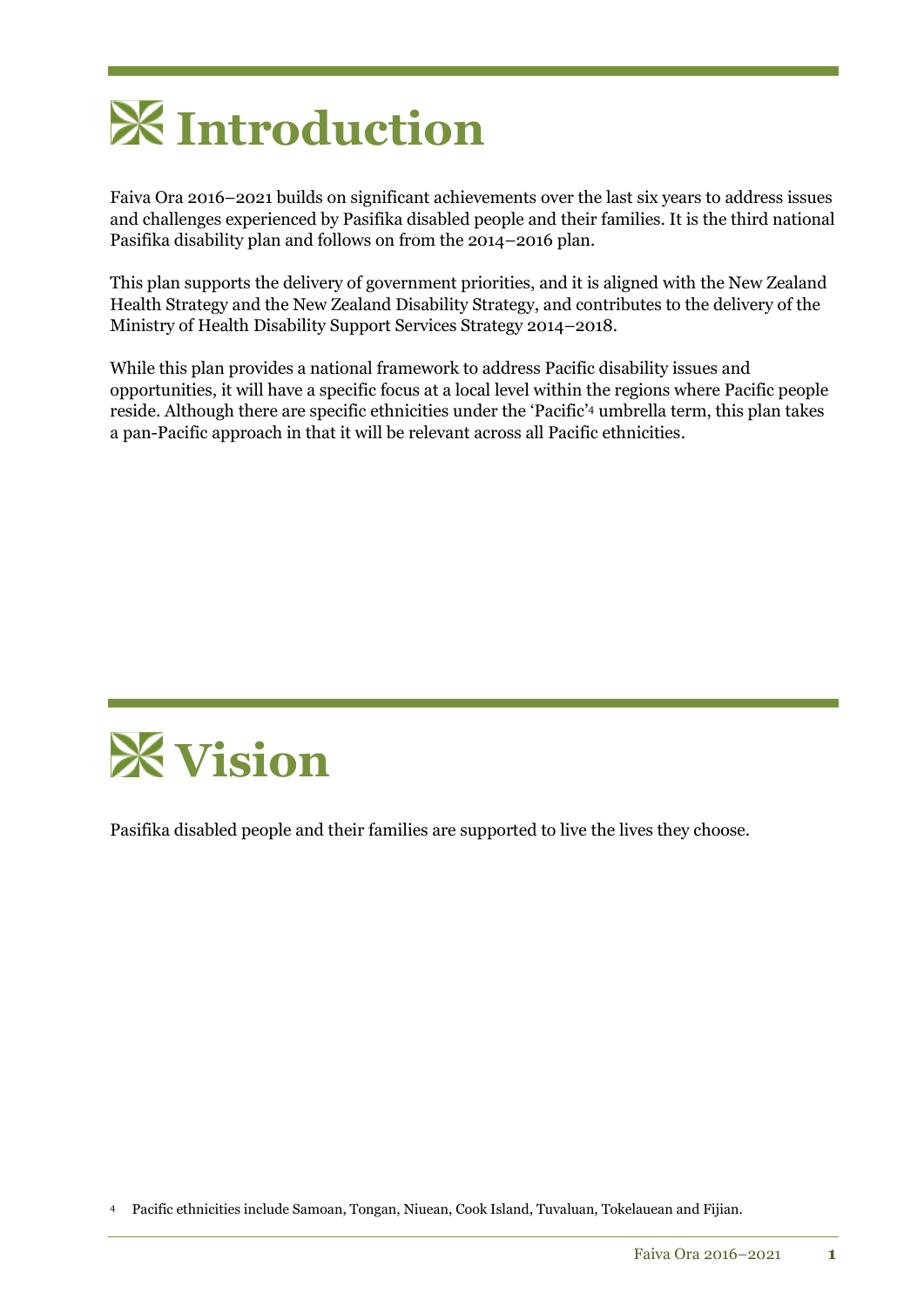

The following principles, based on the Enabling Good Lives Principles, will guide the implementation of Faiva Ora over the next five years.

### **Self-determination**

Pasifika disabled people are in control of their lives.

### **Beginning early**

Invest early in Pasifika families and communities to support them to be aspirational for their disabled child; to strengthen community and natural supports; and to support Pasifika disabled children to become independent, rather than waiting for a crisis before support is accessed.

### **Person and family centred**

Pasifika disabled people have supports that are tailored to their individual and cultural needs and goals, and to take a whole-of-life approach, which involves Pasifika disabled people, their families, providers and communities working together.

### **Ordinary life outcomes**

Pasifika disabled people and their families are supported to live an everyday life in everyday places, and are regarded as citizens with opportunities for learning, employment, having a home and family, and social participation – like others at similar stages of life.

### **Equity**

Pasifika people have equal access to services and supports and achieve equitable outcomes in comparison to other population groups, and Pasifika people are supported to access mainstream services before specialist disability services.

### **Enhancing Pasifika cultural identity**

Pasifika people's connectedness to their family and communities is enabled, and Pasifika people's world views, practices and protocols are respected.

### **Easy to use**

Pasifika disabled people have supports that are simple to use, culturally appropriate and flexible.

### **Relationship building**

Supports to build and strengthen relationships between Pasifika disabled people, their families and communities.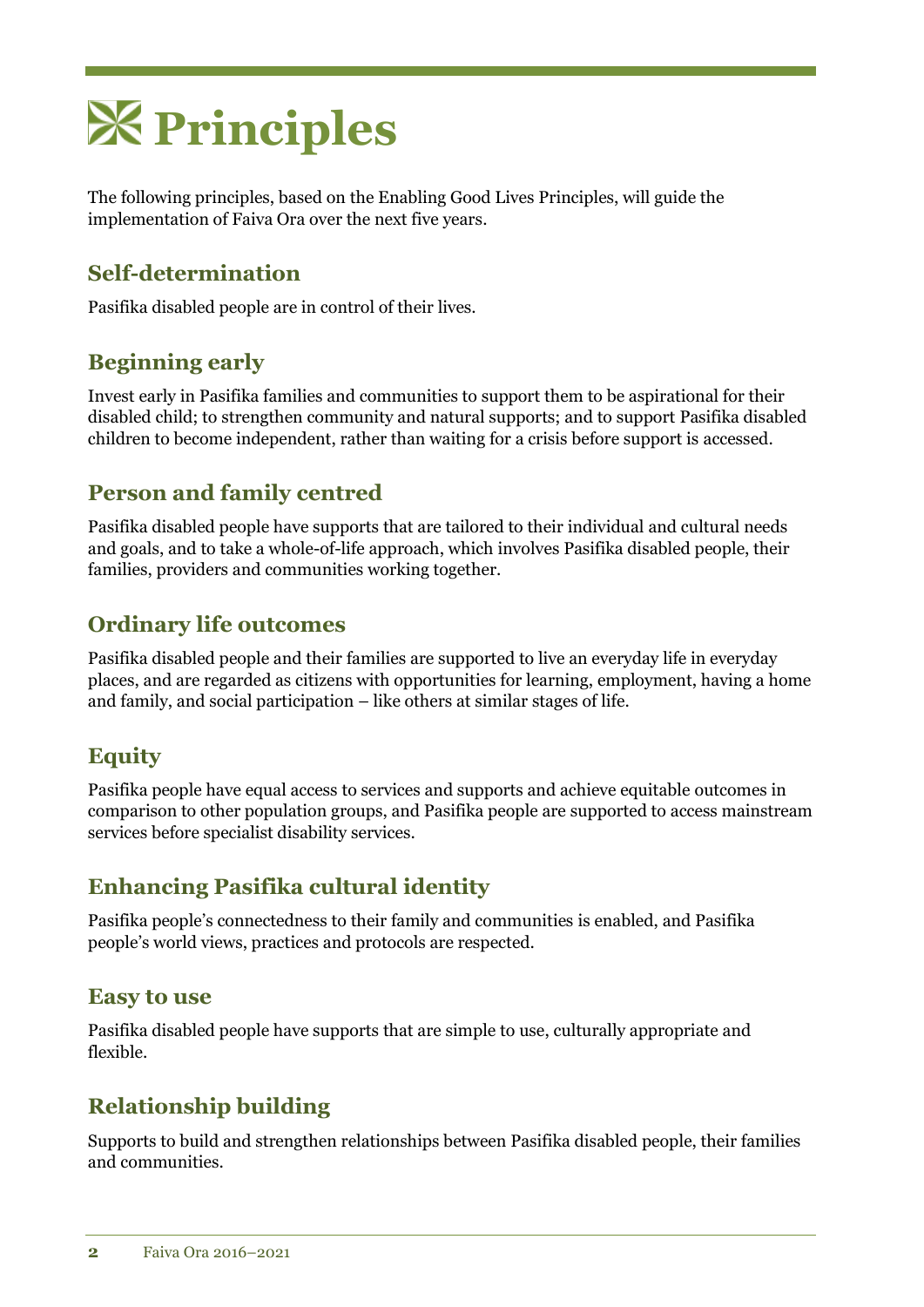## **Context of Faiva Ora 2016–2021**

Faiva Ora 2016–2021 sits under the Ministry of Health's Disability Support Services Strategic Plan 2014–2018 and sets out the priority actions and outcomes for Pasifika disabled people and their families. The strategies and commitments that have guided the development of Faiva Ora are illustrated in Figure 1 and described more fully below.



#### **Figure 1: Faiva Ora 2016–2021 in its government context**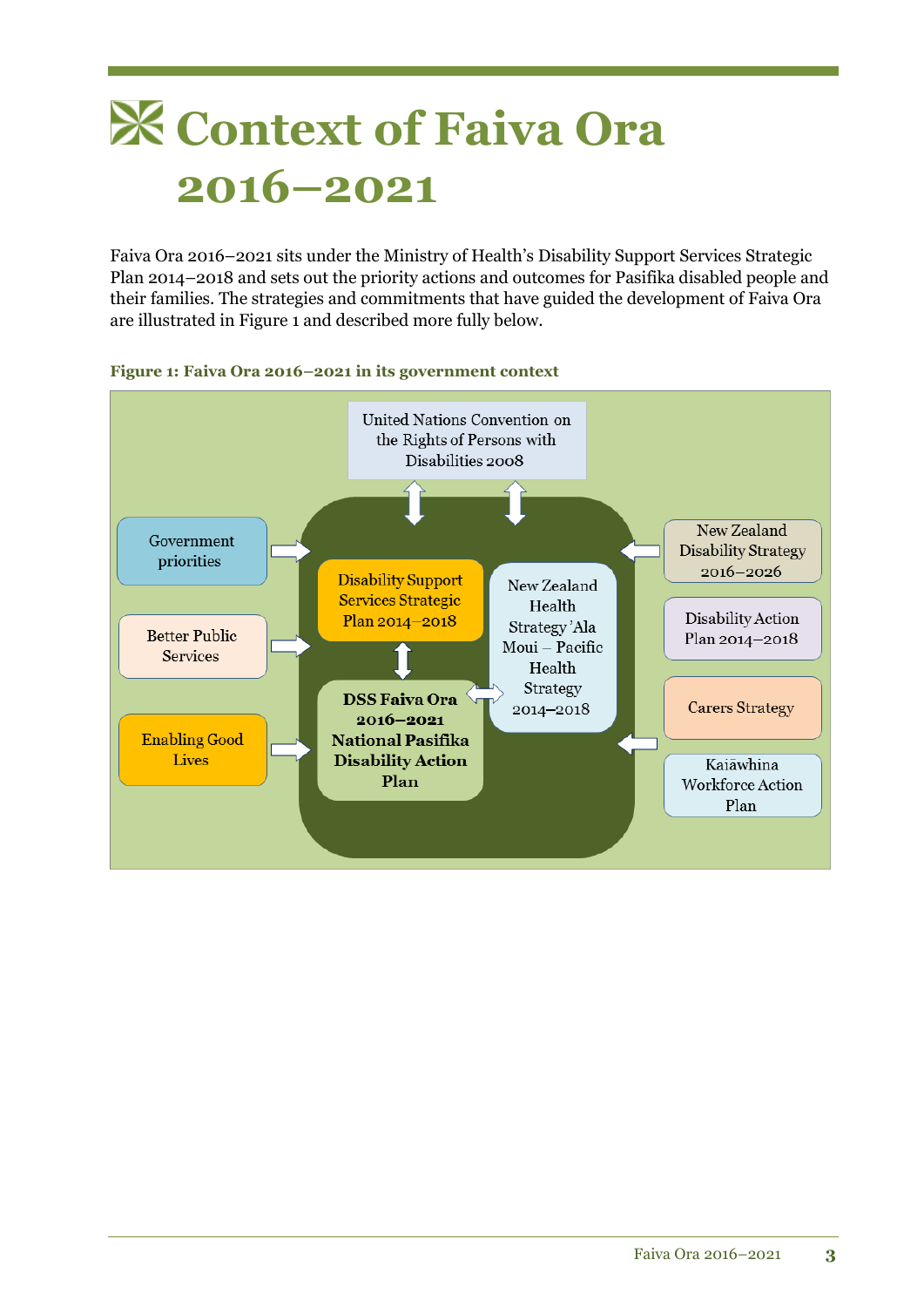# **Government goals**

### **United Nations Convention on the Rights of Persons with Disabilities 2008**

The purpose of the Convention is to 'promote, protect and ensure the full and equal enjoyment of all human rights and fundamental freedoms by all persons with disabilities, and to promote respect for their inherent dignity'. It sets out 50 articles stating the rights of disabled people, covering all aspects of economic, social, political, and cultural life.

## **New Zealand Disability Strategy 2016–2026**

The vision of the New Zealand Disability Strategy is: New Zealand is a non-disabling society – a place where disabled people have an equal opportunity to achieve their goals and aspirations, and all of New Zealand works together to make this happen. To achieve this vision, this cross government plan focuses on the following eight outcomes.

- 1 Education
- 2 Employment and economic security
- 3 Health and wellbeing
- 4 Rights, protection and justice
- 5 Accessibility
- 6 Attitudes
- 7 Choice and control
- 8 Leadership.

### **Disability Action Plan 2014–2018**

### **Cross-government priorities to make a difference**

This cross-government plan aims to ensure that 'all New Zealanders experience equal rights of citizenship'. Led by the Office for Disability Issues, in partnership with disabled persons organisations and key government agencies, the plan sets out four areas of focus.

- 1 Increase employment and economic opportunities
- 2 Ensure personal safety
- 3 Transform the disability support system
- 4 Promote access in the community.

### **New Zealand Health Strategy 2016**

This strategy provides the overarching framework and directions for the health system. It aims to ensure that 'All New Zealanders live well, stay well, get well, in a system that is peoplepowered, provides services closer to home, is designed for value and high performance, and works as one team in a smart system'.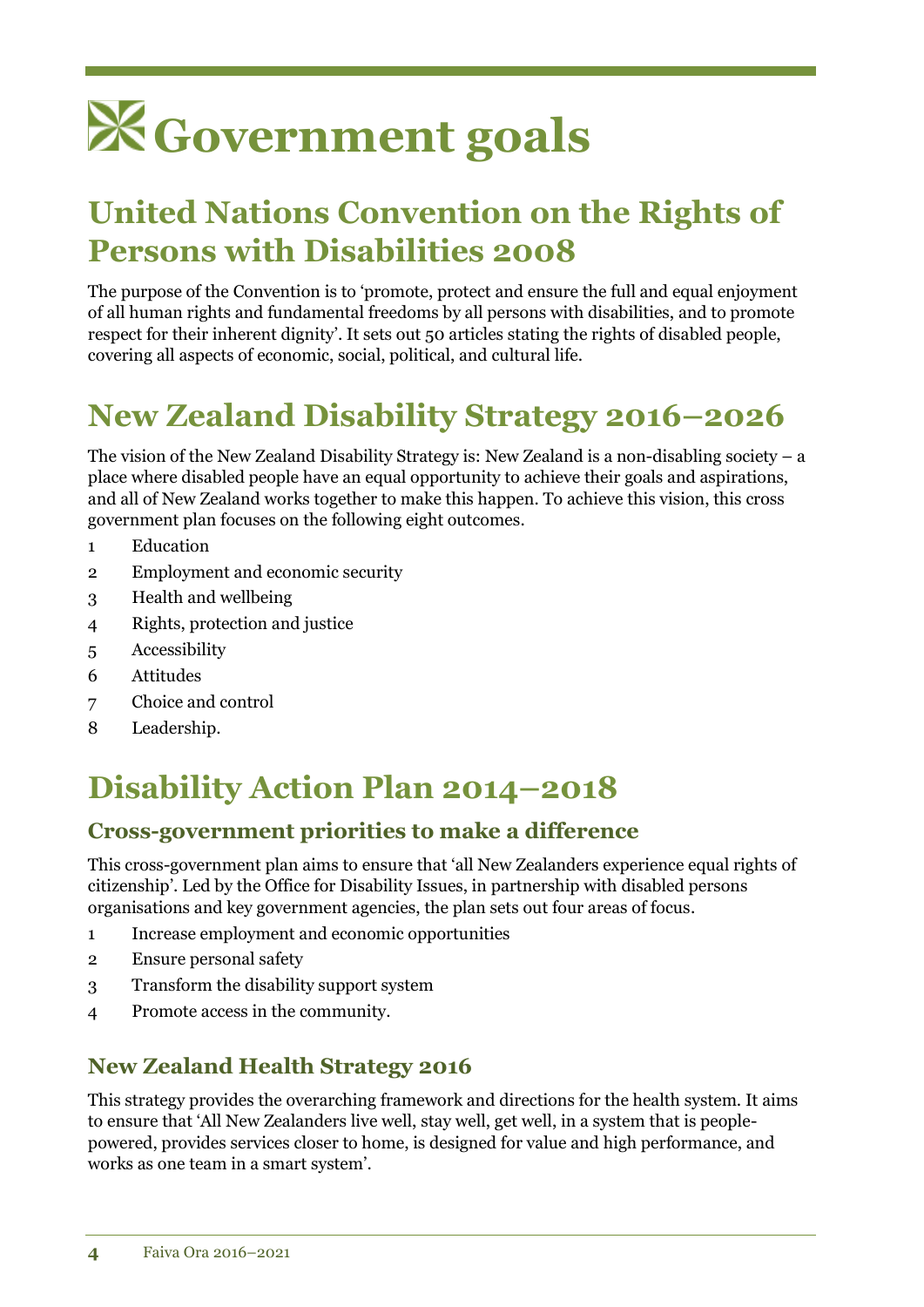### **Ministry of Health Disability Support Services Strategic Plan 2014–2018**

This strategic plan sets out the vision for disability support services – disabled people and their families are supported to live the lives they choose – along with some guiding principles that informed the development of the plan. It outlines four objectives.

- 1 Improved outcomes for disabled people and their whānau/families
- 2 An improved disability support system to better support disabled people
- 3 Improved collaboration, communication and consultation
- 4 Management of risks to the sustainability of the support system.

### **More choice, control and flexibility**

Disability Support Services within the Ministry of Health is committed to transforming the disability support system and increasing disabled people's choice, control and flexibility of their support options. Leading this transforming process are person-directed approaches, which include the Ministry of Health's New Model for supporting disabled people and the crossgovernment Enabling Good Lives initiative.

Under these person-directed approaches, disabled people have more choice, control and flexibility regarding the supports they receive and the lives they lead. These approaches include the Choices in Community Living project, the Individualised Funding and Enhanced Individualised Funding schemes, local area coordination, and supported self-assessment.

More broadly, across government the Ministries of Health, Education and Social Development have been jointly supporting the Enabling Good Lives demonstrations in Christchurch and Waikato. By combining the funding from these government agencies a disabled person has the freedom and support to plan his or her own life and finance it with one personal budget. Lessons from the review of the Enabling Good Lives and the New Model will continue to inform service development in the coming years.

Over the years Pasifika disabled people and their families have expressed their desire to have more choice of culturally appropriate services (University of Auckland 2015), more control to direct their own supports, choice about who manages these, and more flexibility regarding who, where and when supports should be provided. By having this greater choice, control and flexibility they and their families will improve their ability to live a good life and participate and live in their communities.

### **Ministry of Health 'Ala Mo'ui – Pathways to Pacific Health and Wellbeing 2014–2018**

*'Ala Mo'ui: Pathways to Pacific Health and Wellbeing 2014–2018* sets out the priority outcomes and actions for the next four years that will contribute to achieving the Government's long-term outcomes for Pasifika people's health. That is, all New Zealanders, including Pasifika people, will lead healthier and more independent lives, high-quality health services will be delivered in a timely and accessible manner, and the future sustainability of the health and disability sector will be assured.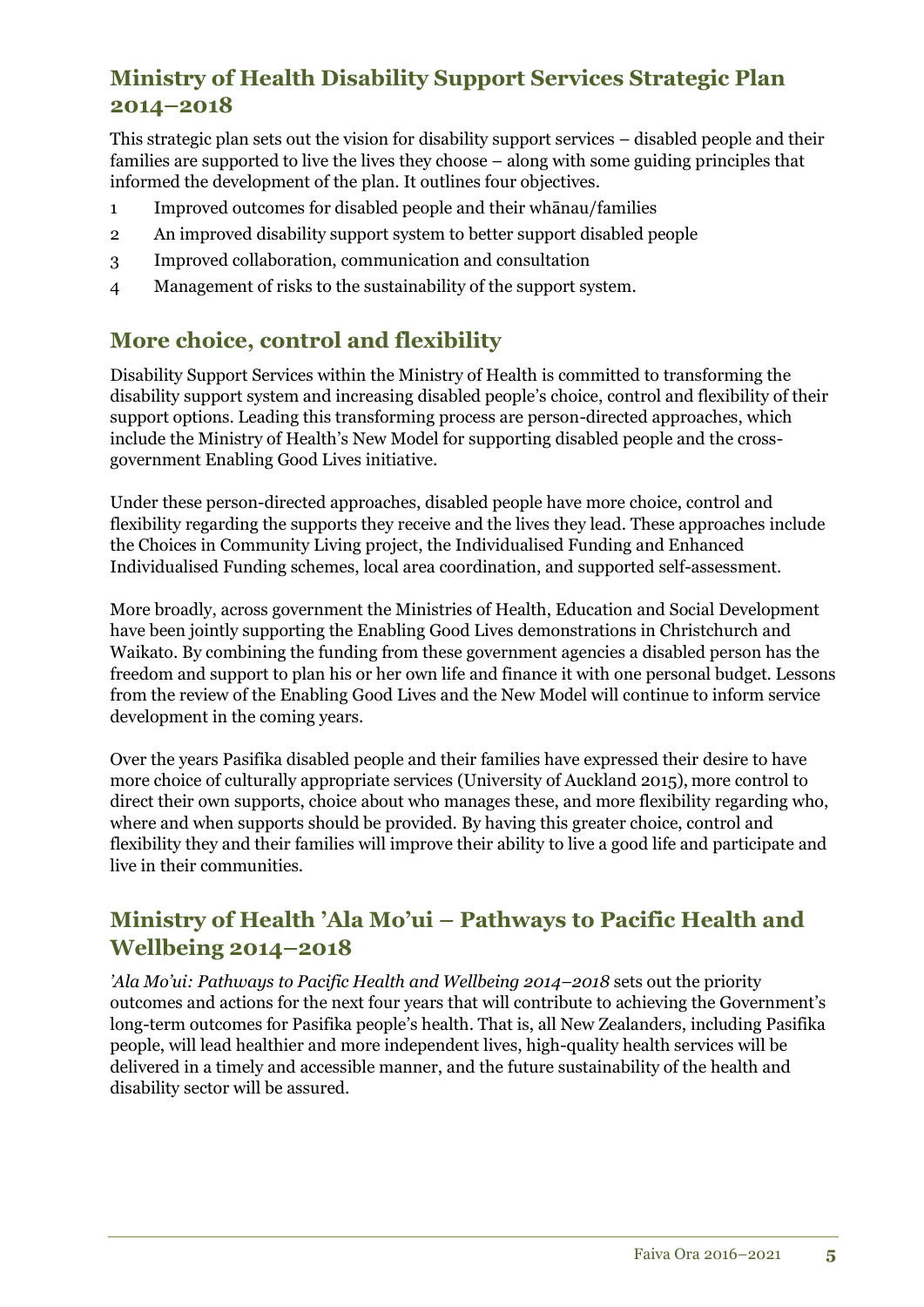### **New Zealand Carers Strategy Action Plan 2014–2018**

The New Zealand Carers' Strategy Action Plan recognises the immense contribution of whānau, aiga and carers to the lives of people with disabilities in New Zealand. The Ministry of Health contributes to the implementation of this strategy, and the Ministry of Social Development is the lead agency.

The purpose of this strategy is to improve support for carers. It has five priorities.

- 1 Enable whānau, aiga, family and carers to take a break
- 2 Protect the health and wellbeing of whānau, aiga, family and carers
- 3 Provide information that whānau, aiga, family and carers need
- 4 Improve pathways to paid employment for carers and support for whānau, aiga, family and carers to balance their work, life and caring roles
- 5 Increase awareness and understanding of the carer's role.

### **Kaiāwhina Workforce Action Plan**

This is a five-year action plan with a 20-year vision for the New Zealand health and disability kaiāwhina workforce. Actions are practical and clearly described to focus efforts on achieving the long-term vision, which is a kaiāwhina workforce that adds value to the health and wellbeing of New Zealanders by being competent, adaptable and an integral part of service provision. The Kaiāwhina Workforce Action Plan is a living document that will continue to evolve and adapt in a dynamic environment.

### **Better Public Services**

Disability Support Services is committed to delivering on the Government's priorities<sup>5</sup> for Better Public Services. Over the next five years Faiva Ora will deliver on the following priority result areas.

### **Results 2–4: Supporting vulnerable children**

Pasifika people accessing Ministry-funded disability support services are younger on average than other ethnic groups. The median age of Pasifika people accessing disability support services is 23 years, compared with 36 years for the total population. Having a focus on this younger demographic group through early intervention and prevention services will support the achievement of better outcomes for this group in the long term.

### **Results 5–6: Boosting skills**

Equipping the Pasifika disability workforce with the necessary skills will support them to undertake their roles effectively. For the wider disability workforce, having Pacific cultural skills will improve engagement with, and service delivery to, Pasifika clients.

#### **Results 9–10: Improve interaction with government**

Over the next five years Faiva Ora aims to build closer links between the Ministry of Health and local Pasifika communities and health and disability service providers. Specifically, Faiva Ora aims to raise awareness and understanding of Ministry-funded disability support services to local Pasifika communities, and to enable better collaboration between the Ministry and its funded health and disability services to improve outcomes for Pasifika people.

<sup>5</sup> Result 1: Reducing long-term welfare dependence; Results 2–4: Supporting vulnerable children; Results 5–6: Boosting skills and employment; Results 7–8: Reducing crime; Results 9–10: Improving interaction with government.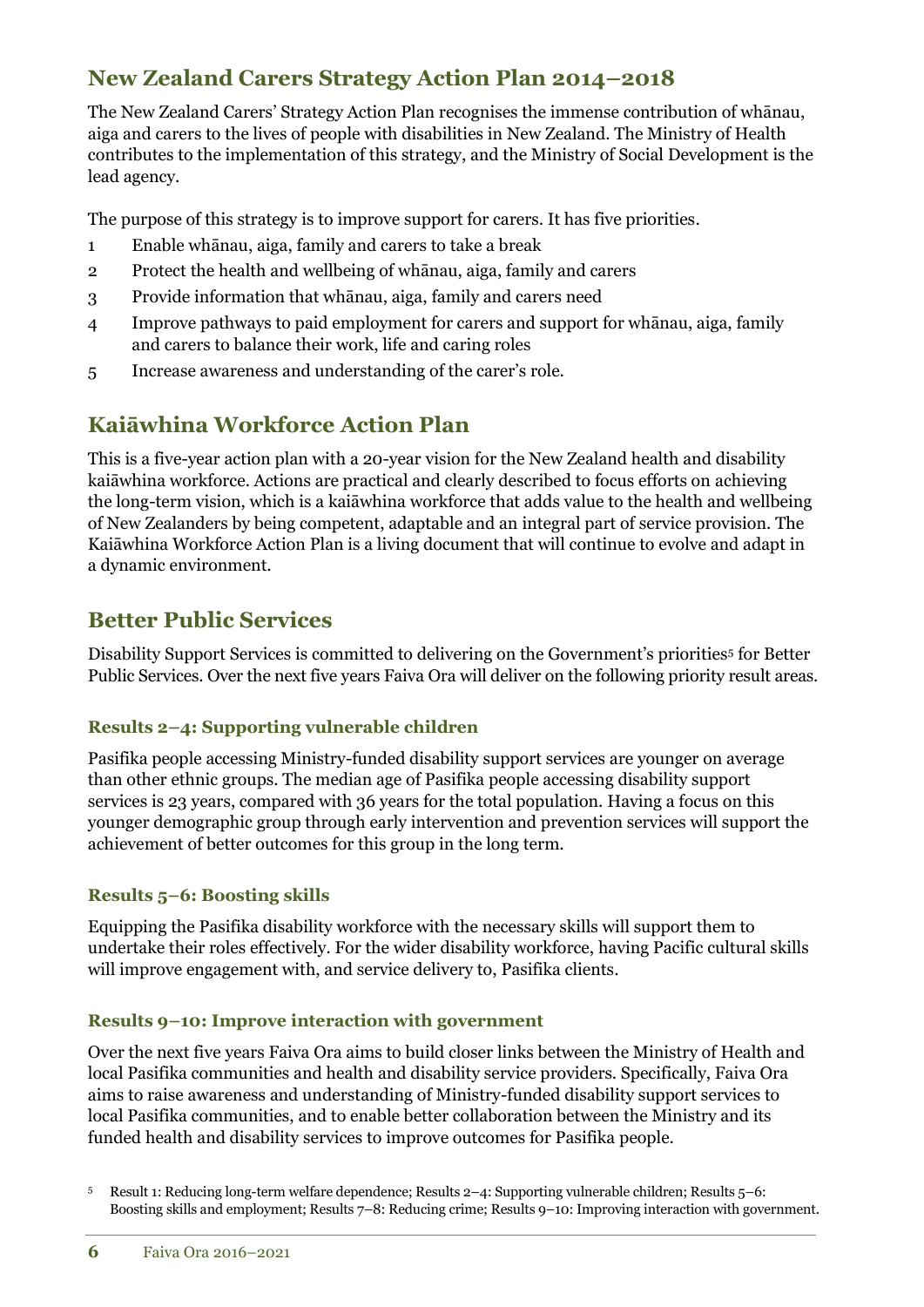## **Current status of Pasifika disabled people**

### **Using Ministry-funded disability support services**

In 2014 a total of 1893 (5.9%) Pasifika people were allocated Ministry-funded disability support services. While this was a slight increase from 1874 in 2013, Pasifika disabled people overall remain under-represented in disability support services relative to the total Pasifika population, which made up  $7.4\%$  (296,944)<sup>6</sup> of the New Zealand population.

According to the census in 2013, the Pacific population is the most youthful population of all ethnic groups in New Zealand with a median age of 22.1 years old. This is consistent with the ages of Pasifika people using Ministry-funded disability support services, with 42% of the Pasifika people who were allocated Ministry funded disability supports being aged 19 years and below (compared with 32% European/other). Of these, 60% were male and only 40% were female.





In the Ministry of Health Client Demographic Report 2014, Pasifika disabled people were allocated the following services.

- $\bullet$  Home and Community Support Services 1158 people (7% of all DSS clients allocated this service). Service utilisation was just under 700 people. This service was used equally by both Pasifika men and women.
- Carer Support 1380 people  $(8.2\%)$ . Pasifika men were higher users  $(60\%)$  than Pasifika women.
- <sup>6</sup> www.stats.govt.nz/Census/2013-census/profile-and-summary-reports/quickstats-about-nationalhighlights/cultural-diversity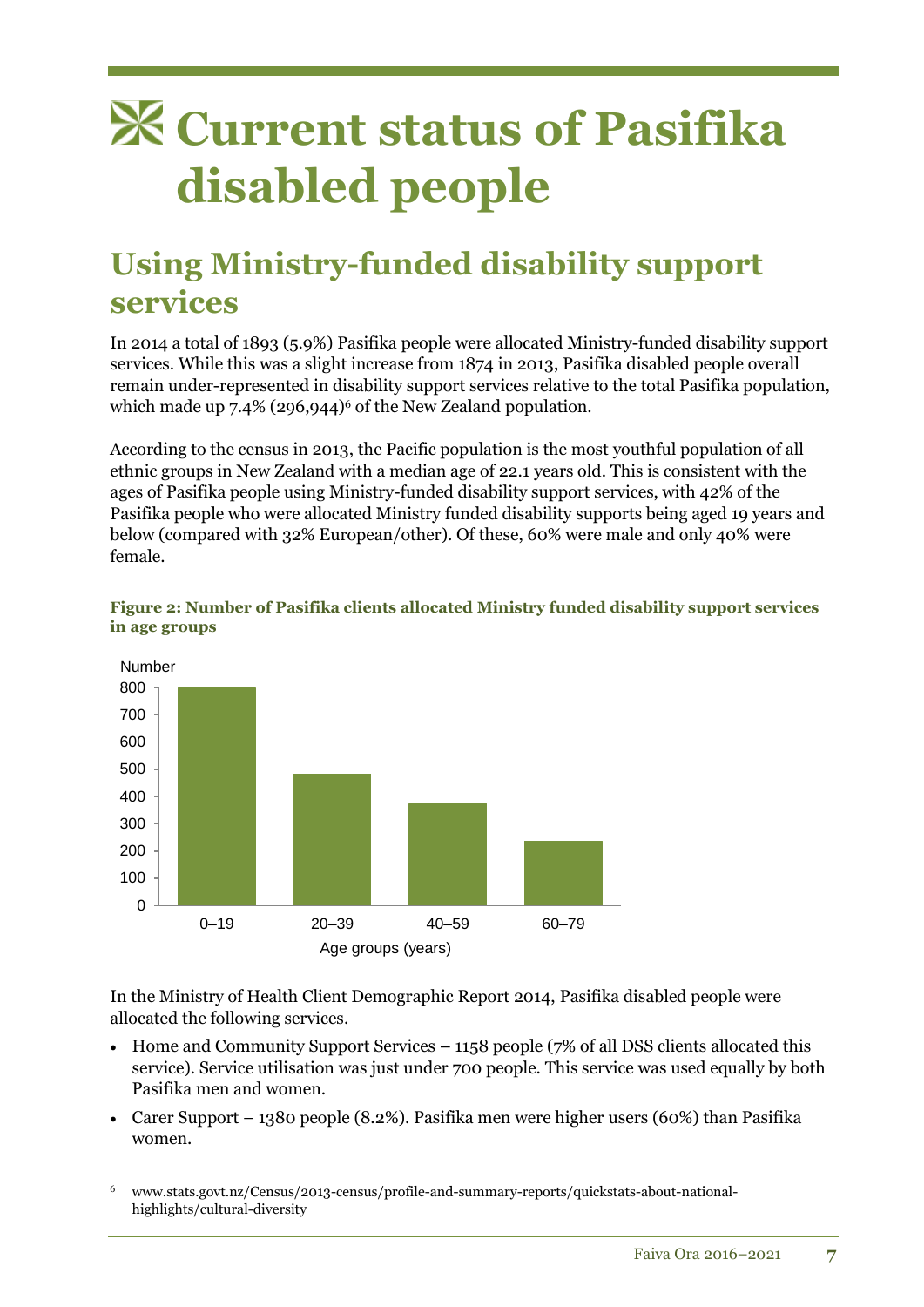- Community Residential Services 215 people (3%). Pasifika men were higher users (61%) than Pasifika women. Service utilisation was just over 200 people.
	- Supported Living 80 people (2%). Pasifika men were higher users (53%) than Pasifika women.
	- Respite Services 141 people (7%). Pasifika men were higher users (66%).
	- Day Programmes 29 people (1.5%). Pasifika women were higher users (59%) than Pasifika men.

Most of the Pasifika disabled people allocated disability support services live in the Auckland region (74%), followed by the Wellington region (11%), the Waikato region (3%), the Christchurch region (3%), and the Manawatu / Wanganui region (2%).

**Table 1: Top 10 regions where Pasifika people with allocated Ministry disability support services live\* against where the general Pacific population live\*\***

|                | <b>Region</b>     | <b>DSS clients</b> | <b>Pacific population</b> |
|----------------|-------------------|--------------------|---------------------------|
| $\mathbf{1}$   | Auckland          | 1,405              | 227,000                   |
| $\overline{2}$ | Wellington        | 202                | 40,700                    |
| 3              | Waikato           | 64                 | 17,300                    |
| $\overline{4}$ | Christchurch      | 62                 | 14,750                    |
| 5              | Manawatu-Wanganui | 32                 | 8,430                     |
| 6              | Hawkes Bay        | 30                 | 7,650                     |
| $\overline{7}$ | Bay of Plenty     | 28                 | 9,160                     |
| 8              | Otago             | 23                 | 4,490                     |
| 9              | Northland         | 17                 | 5,850                     |
| 10             | Gisborne          | 10                 | 1,980                     |
|                | Southland         | 10                 | 2,170                     |

\* Source: Ministry of Health 2014

\*\* Source: Statistics New Zealand 2013a

In summary, Pasifika people were well represented among users of the carer support subsidy and home and community support services, while they were under-represented among users of community residential services, supported living and day programmes. Reasons for such differences in the use of disability support services may include:

- Pasifika people's lack of awareness of the supports available
- Pasifika families preferring to care for their disabled family members at home
- the lack of culturally responsive services to choose from.

While the Demographic Report captures the people who have been allocated disability supports and services, it does not record the number of family members, caregivers and community members who provide disability supports or who are affected by disability. A Pasifika person with a disability will usually have some level of connection to their family, including extended family members, and their community.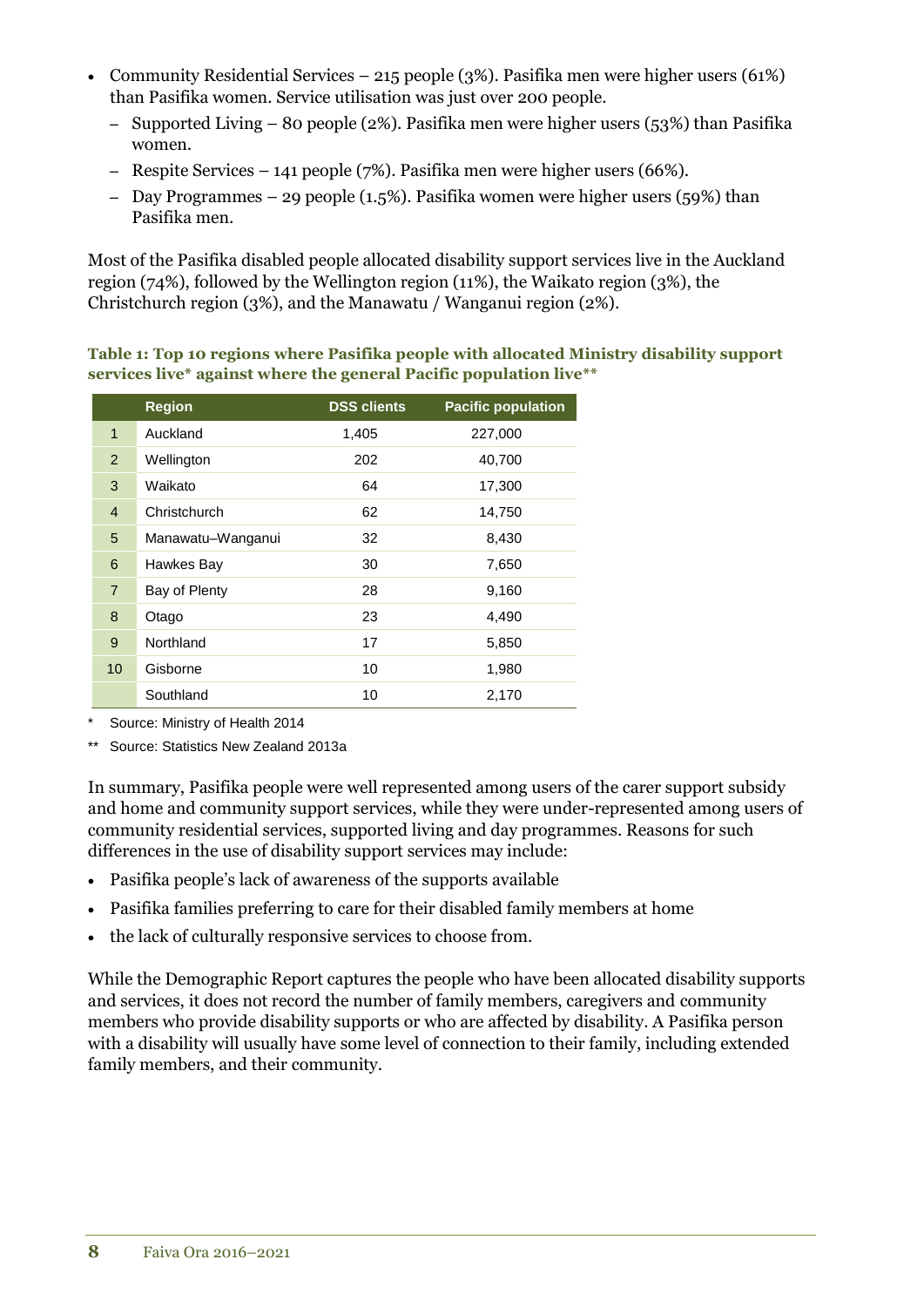## **Challenges and opportunities**

There are a number of current and future challenges for Pasifika disabled people and their families, which present opportunities for development and improvement in the 2016–2021 period.

### **Challenges**

### **1 The Pasifika disabled population is young**

According to the 2014 DSS demographic report, the Pasifika disabled population is relatively young. In the 2015 research report (University of Auckland 2015), Pasifika disabled youth accessing Ministry-funded disability services identified the following barriers.

- Their voice was not heard and respected, and it made them feel 'fragile' and incapable of looking after themselves or making decisions for themselves. All communication about disability supports, medication and care with health professionals and staff working in disability services was directed to the parents and not to the disabled youth.
- Pasifika children and youth need to develop their intellectual or academic knowledge and abilities to prepare them 'for life'.
- There is a need for support when transitioning from secondary school to adulthood. With limited skills, abilities and supports, Pasifika disabled school leavers felt they were not in a good position to make good choices when they left school. Transition services to support school leavers to establish their adult lives are strongly recommended.
- There is a continual need to prove their disability in order to renew their disability allowance or explain school absences, despite having a permanent disability.

### **2 Pasifika families and caregivers**

Pasifika families and caregivers play a critical supportive role for Pasifika disabled children and youth. Over the years they have told of the ongoing challenges they experience when trying to navigate the disability system. They often feel 'alone' and 'isolated' in the system, and they have reported that they need to know more about available disability support services.

In the research report on Pasifika disabled children, youth and their families, Pasifika families and caregivers highlighted:

- difficulties they experienced when accessing respite and carer support, <sup>7</sup> and the ineligibility for Funded Family Care to pay for extended family living at the same address to provide this support
- the challenges accessing Pasifika relief carers
- issues regarding access to relief carers for respite after hours in the evenings.

<sup>7</sup> The carer support subsidy can only be paid to someone who provides support to a disabled person and who does not reside in the same address as the disabled person.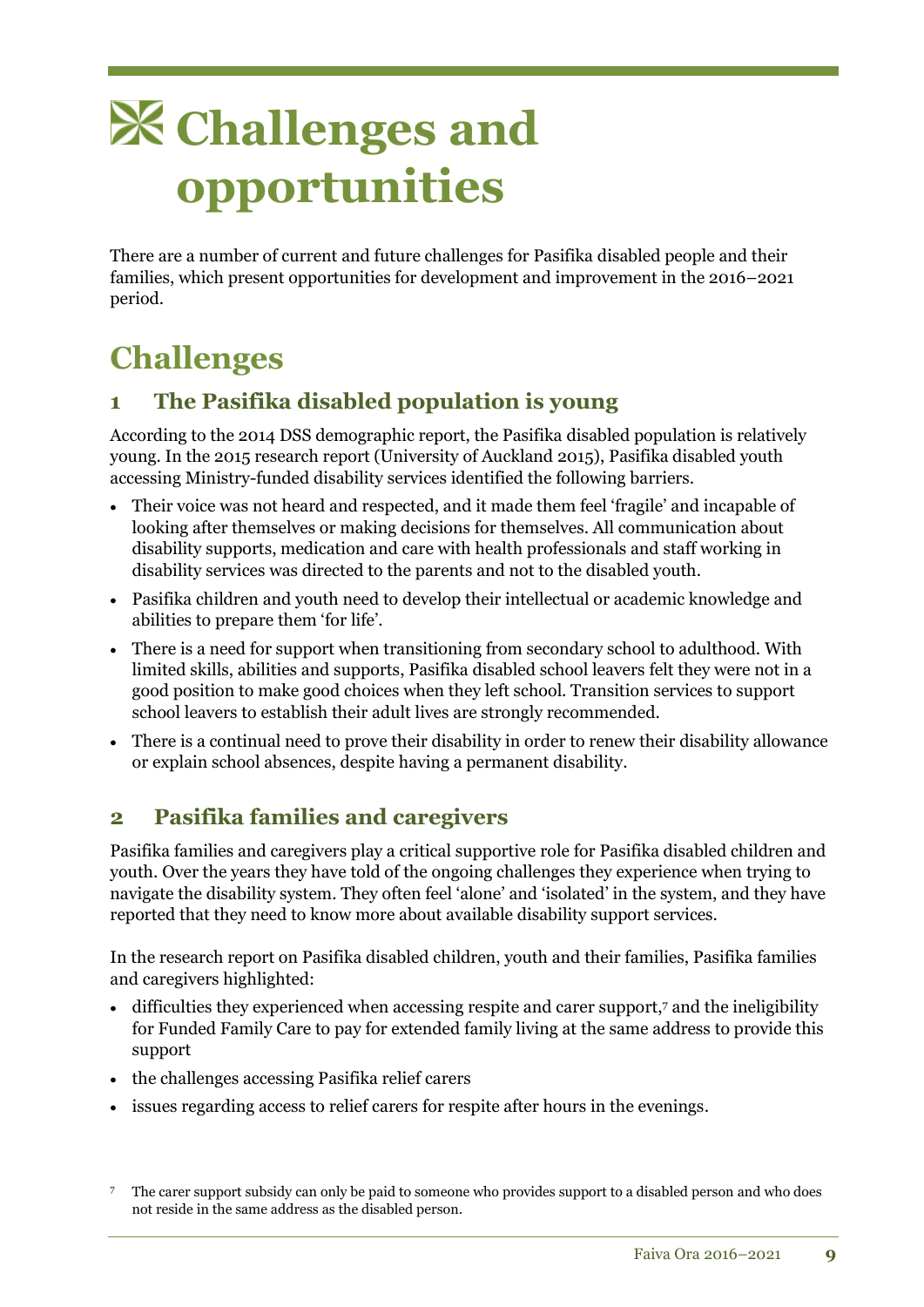### **3 Challenges to achieving better outcomes for Pasifika disabled people**

According to the 2015 research report and the 2014 evaluation report, the following were identified as challenges to achieving better outcomes for Pasifika disabled people.

- There is a limited number of Pasifika disability provider organisations, particularly for home and community support services and respite services. This reduces the choice for Pasifika clients and their families.
- Non-Pasifika needs and service coordination (NASC) staff and disability support staff experience challenges of language difficulties and cultural misunderstanding when engaging with Pasifika disabled people and their families.
- Pasifika people reported a lack of knowledge and understanding of the disability supports available. When providing information about supports, the focus should be on relationship building with clients to increase their understanding of the information provided to them.
- Having multiple funding agencies such as the Ministries of Social Development, Health and Education, each with its own disability definitions and eligibility criteria, has exacerbated the confusion and frustrations of Pasifika clients. More collaborative work with other government agencies and health professionals is required.
- Late assessment and diagnosis of disability of their disabled child means that parents felt they had missed out on medical assistance and support that may have reduced the severity of their impairments.

### **4 Incidence of chronic disease among Pasifika people**

The incidence of chronic disease such as stroke, diabetes and ischaemic heart disease is higher in adult Pasifika people than in other ethnic groups (Statistics New Zealand and Ministry of Pacific Island Affairs 2011). Mortality rates for cardiovascular disease and diabetes account for a large part of the difference between the overall mortality rates for Pasifika people and those for other ethnic groups.

Given the continual rising rates of chronic diseases and their complications among Pasifika people in New Zealand, it is likely there will be a profound impact on Ministry-funded environmental support services, environment and modifications services, and sensory services in the coming years. Collaborating with health stakeholders to reduce the incidence of chronic disease among Pasifika people will reduce pressures on Ministry disability services downstream.

## **Opportunities**

Building on achievements over recent years, this plan presents an opportunity to adopt innovative approaches to address current and future challenges experienced by Pasifika disabled people and their families.

### **1 Input from Pasifika disabled people and their families**

Supporting the delivery of quality disability supports and services to Pasifika people requires getting their views, perspectives and input into policy development, service design and implementation. Having Pasifika representation on key Ministry forums and disability sector groups gives Pasifika people a voice so that disability supports, services and programmes are appropriate for Pasifika people.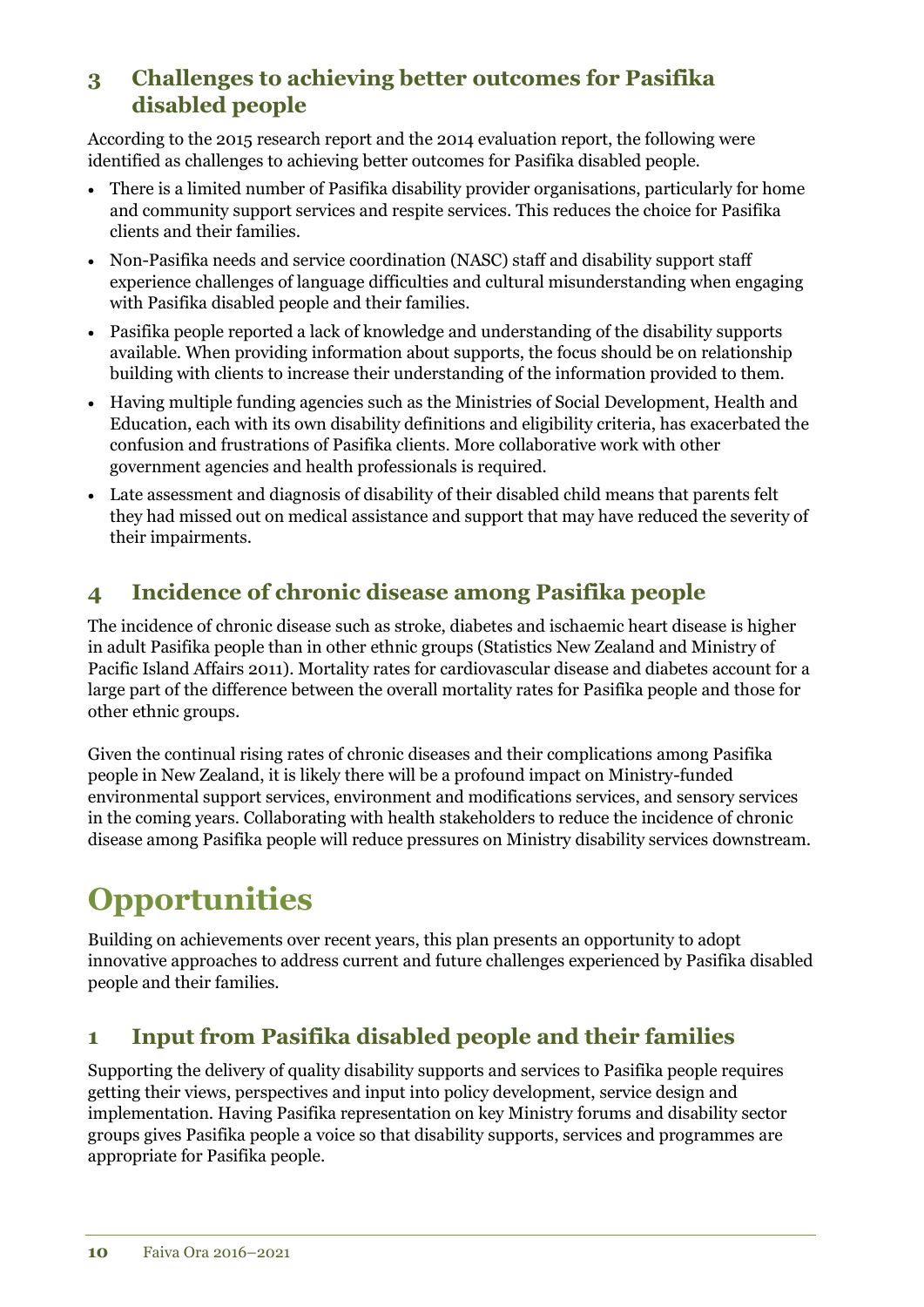### **2 Pasifika-specific disability support services**

Over the last few years the Ministry of Health has responded to calls from disabled people and their families for more choice, control of, and flexibility in their support options. For Pasifika disabled people and their families, this means having a choice of culturally appropriate disability services. Pasifika disabled people and their families have expressed the need for Pasifika-specific disability services,<sup>8</sup> particularly in areas where Pasifika people reside.<sup>9</sup> They have noted the need for the following Pasifika-specific disability services.

- Respite services with Pasifika relief carers who are aware of and understand their language and cultural needs
- Day programmes like PHAB,<sup>10</sup> which would enable Pasifika disabled youth to connect and socialise with others like themselves and provide good role models for becoming more independent
- Supported living so that they are able to live in the community, stay connected to family and participate in community events
- Home and community support services to support them in their daily lives, and so that they are able to live in the community and be closer to families and friends (University of Auckland 2015)
- Carer support groups, which would enable Pasifika parents and families to meet, network and share information and experiences with others who are 'in the same boat'.

Also, learning opportunities are important to address issues of health literacy among Pasifika families.

Overall, these services will help to reduce access barriers such as cultural, logistic and physical factors. Apart from providing more choice, these services may also help to reduce ongoing service use as Pasifika disabled people and their families learn the skills to maximise their independence.

### **3 Culturally responsive disability services**

### **Faiva Ora Leadership Group<sup>11</sup>**

Since 2010, the Ministry has sought advice and guidance from the Faiva Ora Leadership Group on service responsiveness to Pasifika disability issues. Continued support of this group will ensure Ministry-funded services and programmes are well informed about Pasifika cultural needs and preferences. With a lot of Pasifika youth using Ministry-funded disability services, more youth representation on this group is needed.

- <sup>8</sup> There are two Pasifika-specific disability services: one provides a national information advisory service and the other is a home and community support provider serving the South Auckland area.
- <sup>9</sup> Pasifika services are 'for Pacific, by Pacific' organisations. These are led and governed by Pasifika people and have Pasifika people as staff and adopt Pacific models of support which recognise Pacific culture, language and settings. They also recognise the importance of families in achieving outcomes for the individuals.
- <sup>10</sup> Physically handicapped, abled bodied.
- <sup>11</sup> This group started in 2010 and comprises Pasifika disabled people, family and caregivers, Pasifika community leaders and Pasifika disability workers. This group has provided advice on key Ministry-led programmes to ensure they are relevant for Pasifika people.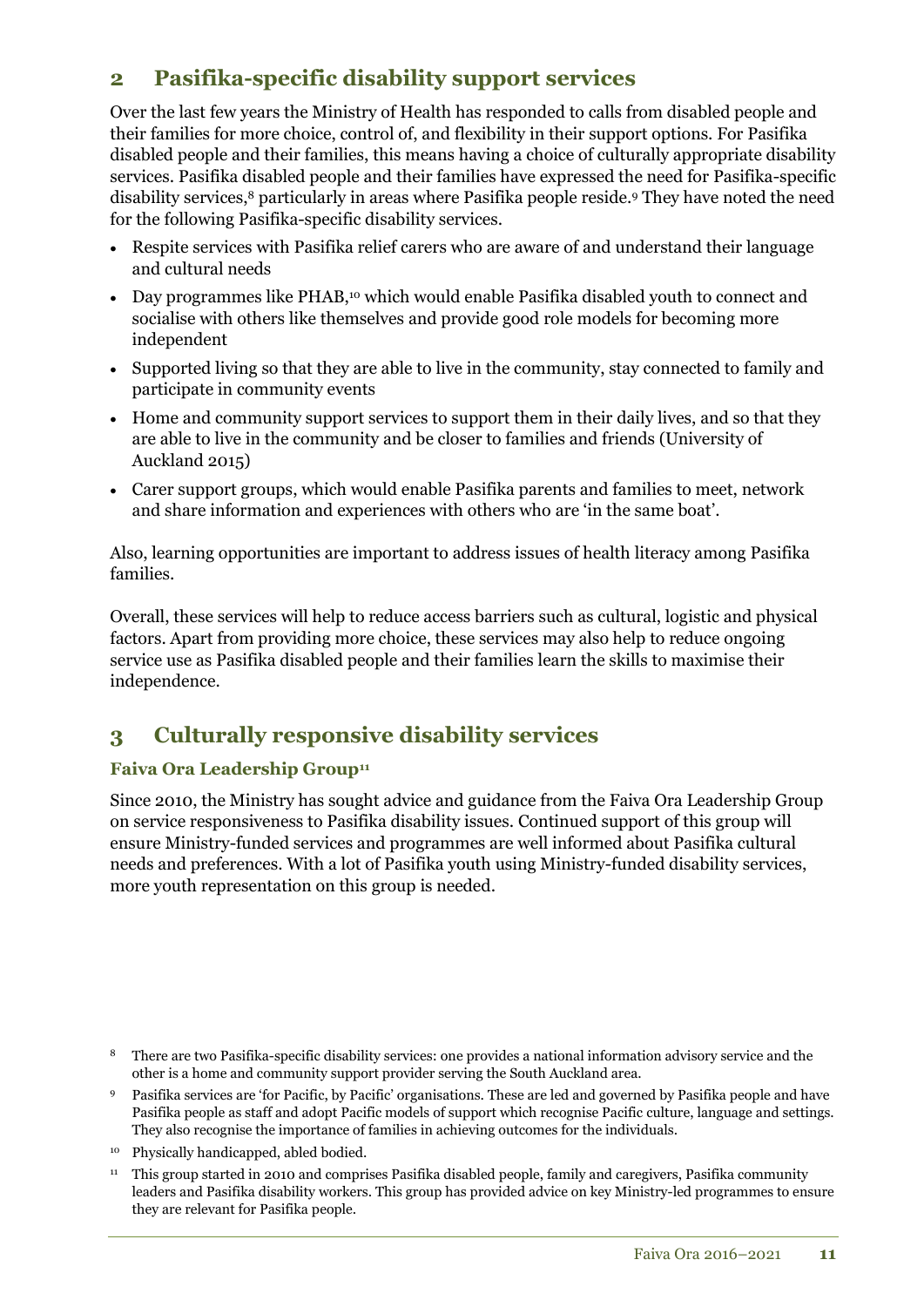#### **Pasifika cultural training**

When Pasifika people use disability support services, most use non-Pasifika disability support services. To support the delivery of a quality service to, and achieve better outcomes for, Pasifika clients and their families, these services must have the appropriate Pasifika cultural skills and knowledge (Integrity Professionals 2015). A Pasifika disability cultural training package was developed and has been implemented over the past four years. During this time over 90% of participants have noted an increase in confidence in engaging with Pasifika clients (Pacific Inc, 2014).

#### **Information on disability support services and organisational guidelines for disability service responsiveness<sup>12</sup>**

A whole-of-organisation approach was identified as being essential to meet the needs of Pasifika clients (Pacific Inc, 2014). An organisation's governance, policies and service delivery models – and even its documentation, such as the personal plans of Pasifika clients – should consider the cultural needs of Pasifika disabled people. An organisational guideline was developed and circulated to disability providers in 2014. Since then, this resource has made organisations more aware of the issues experienced by their Pasifika clients and has guided some organisations in their approaches.

Information on disability support services continues to be a challenging area for Pasifika people. Although information guides were developed and have been translated into six Pacific languages, feedback from the consultation for this plan has suggested the following approaches may be useful.

- With a youthful population who have access to digital devices and use these to access social media, such communication channels could be considered to ensure information is accessible for Pasifika young people with disabilities.
- Feedback obtained from Pasifika people over the years suggests a growing young carer population who support their disabled sibling, parent or extended family member with a disability. Given that most Pasifika youth have access to digital devices, information to support this carer demographic could also be channelled through online platforms.
- More work is required to make information about disability services accessible to primary health organisations and DHBs, given that they are often the first point of contact for health issues for Pasifika people with disabilities.

The review of all Ministry-funded disability information advisory services and needs assessment service coordination (NASC) organisations may present opportunities for culturally appropriate models of information service delivery for Pasifika people. This may also help to address challenges which Pasifika people face when trying to navigate the disability system.

### **Pasifika disability workforce**

Although equipping the disability workforce with Pasifika cultural competence is important, recruiting Pasifika staff also supports better engagement with Pasifika consumers (University of Auckland 2015). Pasifika staff, because of their Pasifika cultural connection, would go the 'extra mile' to achieve outcomes for Pasifika disabled people and their families (ibid.).

<sup>&</sup>lt;sup>12</sup> This guideline profiled examples of some disability organisations and their response to meeting the needs of their Pasifika clients.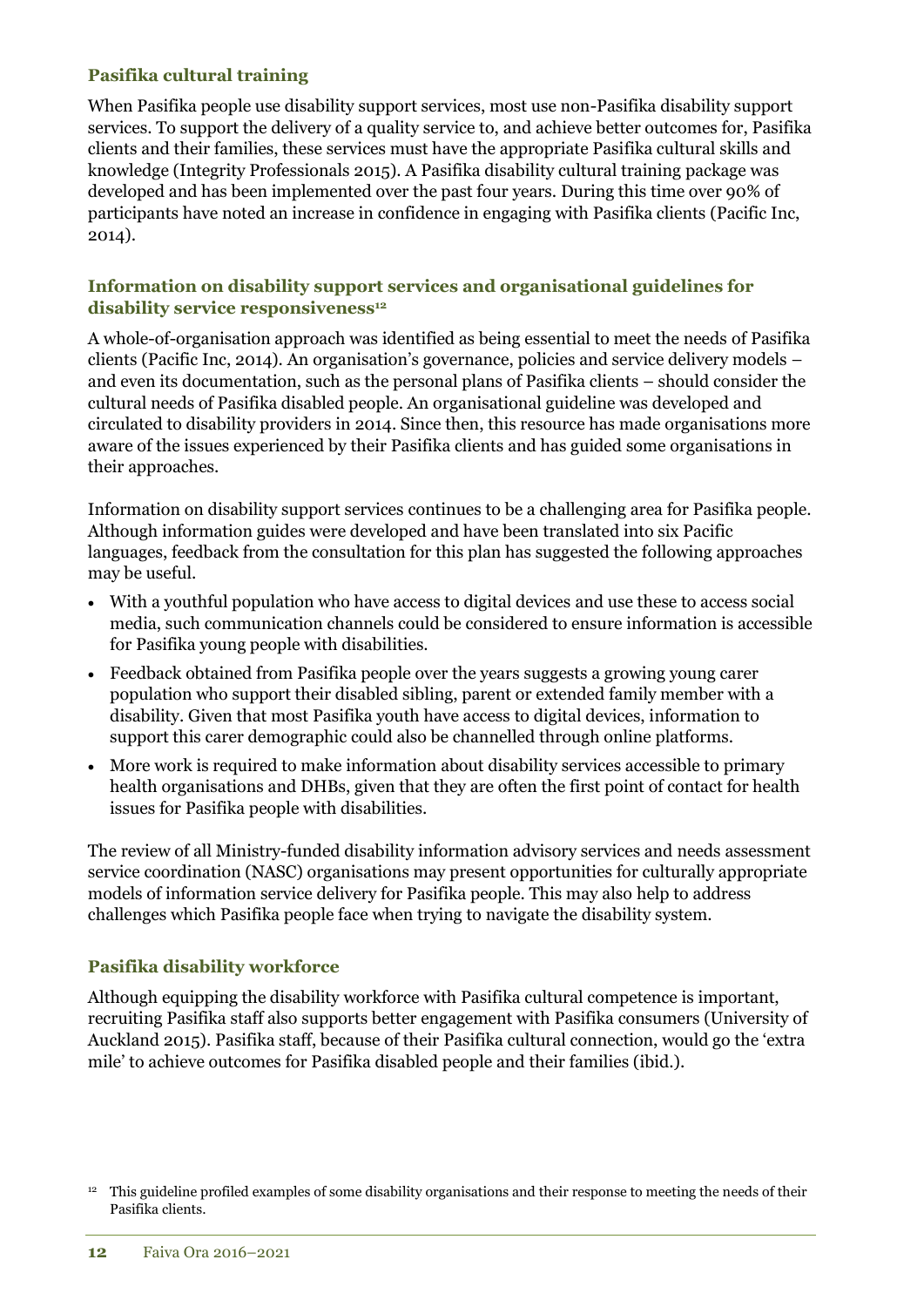The New Zealand Disability Support Network and Te Pou disability workforce report (Te Pou o te Whakaaro and NZDSN) highlighted the need for more Pasifika people in leadership and managerial positions in disability support services. More Pasifika people working at a senior level and participating in organisation decision-making will support organisational responsiveness and enable better engagement with Pasifika disabled people and their families.

It is predicted that by 2051 one in five children in New Zealand will be of Pasifika ethnicity (Statistics New Zealand 2013b). There is an expectation that there will be a corresponding increase in the number of Pasifika disabled children. With this increase, disability services must have a workforce that reflects the number of Pasifika clients, especially young clients. Attracting Pasifika people to work in disability support services would enable the application of Pasifika models of support,<sup>13</sup> and as a consequence better outcomes will be achieved for Pasifika disabled people and their families.

### **4 Community engagement and participation**

Over 80% of Pasifika people in New Zealand were affiliated with a church community.14As well as a place of worship, the church over the years has become a centre of Pasifika communities for social events, cultural and economic development, and health and education activities. Working in partnership with local organisations, Pasifika churches have led the development and delivery of innovative local solutions to address local problems for their parishioners (University of Auckland 2009).

Given the importance of disabled people living and participating in their communities, a community engagement approach is needed to achieve better outcomes for Pasifika disabled people. Continued promotion of community leadership and development would aim to increase disabled people's inclusion and participation, and challenge the ongoing stigma attached to disability in Pasifika communities. With the appropriate information, training and support, local Pasifika churches and Pasifika disabled people and their families could partner with their local NASC organisations, disability support service providers and other agencies to deliver local innovative solutions to address local Pasifika disability needs. Building sustainable relationships between the Pasifika community and local providers may also support Pasifika disabled people and their families to navigate the disability system.

Engaging with the community sector (such as sports clubs, non-profit organisations, local government) and the education sector will be important to ensuring a holistic and encompassing approach. This provides access to other services for Pasifika disabled people, but also maximises other resources that already exist in the community.

By bringing community-led solutions together in a fono, Pasifika people would be able to share their experiences and learnings. In the long term, this would foster an innovative can-do culture in local Pasifika churches and their communities on disability issues.

<sup>13</sup> Pasifika models of support recognise Pacific culture, language and settings. They also recognise the importance of families in achieving outcomes for the individuals.

<sup>14</sup> www.stats.govt.nz/Census/2006CensusHomePage/QuickStats/quickstats-about-a-subject/pacificpeoples/religion.aspx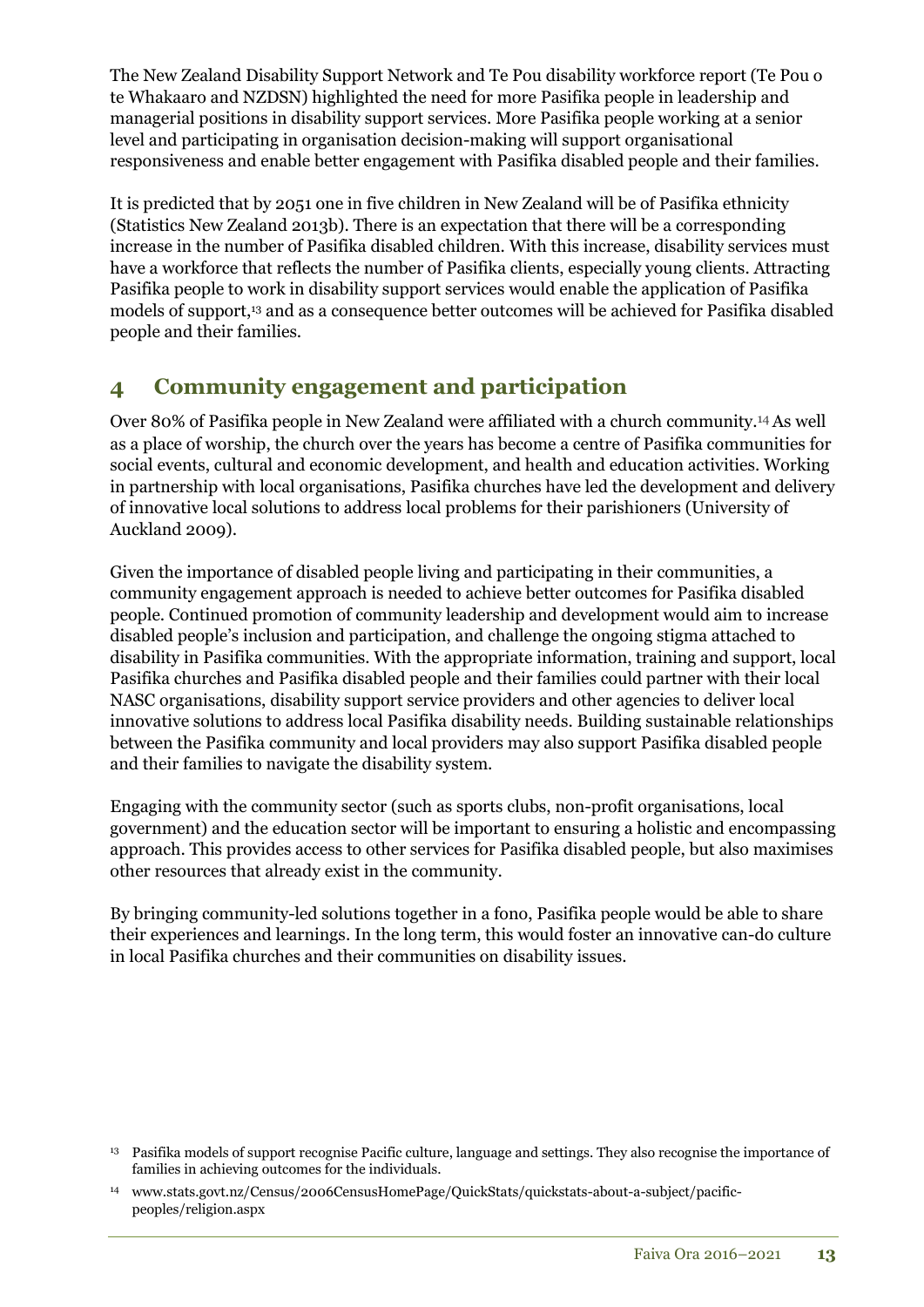### **5 Evidence-based information on Pasifika disabled people**

Better use of data to improve outcomes<sup>15</sup> is one of the priorities for the Government in delivering Better Public Services. Although quantitative information on Pasifika client demographics<sup>16</sup> is now available, there is a growing need for complementary qualitative information that would help to explain trends and patterns. Combining the disability support services client demographic information with qualitative information allows the Ministry to make evidencebased decisions about how best to commission disability support services to Pasifika disabled people and their families.

Such information could be shared with a range of agencies and made available to funded disability support services in aggregated form. Accessing other agency data sets (University of Auckland 2015) could also provide insights and inform planning and funding decisions.

<sup>15</sup> www.ssc.govt.nz/bps-next-priorities

<sup>16</sup> See the 2013 and 2014 Disability Support Services Client Demographic Reports, and the Disability Support Services Provider Analysis Report 2015.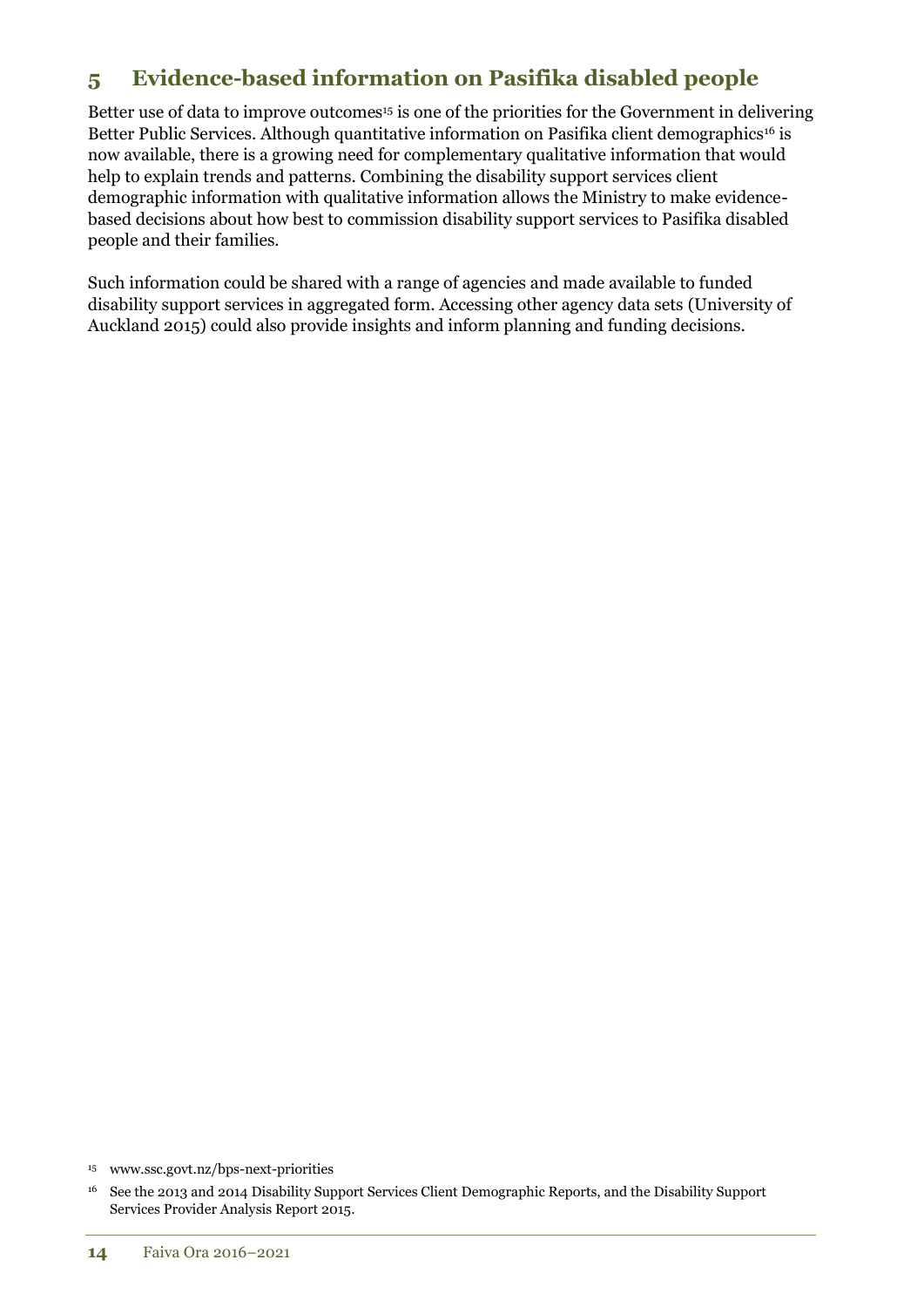## **Priority outcomes and actions**

Faiva Ora 2016–2021 sets out the actions for the next five years that will contribute to achieving its vision. These priorities are:

- 1 improved outcomes for Pasifika disabled children, youth and their families
- 2 Pasifika communities are able to better engage with and support individuals with disabilities and their families to participate in their communities
- 3 disability services and supports meet the needs of Pasifika disabled people and their families
- 4 stakeholders working in partnership to address challenges experienced by Pasifika disabled people and their families.

## **Priority Outcome 1: Improved outcomes for Pasifika disabled children, youth and their families**

The following actions aim to meet the above outcome.

| <b>Action</b>  |                                                                                                                                                                                                         | <b>Outcome</b>                                                                                                                                           | <b>Outcome measure</b>                                                                                                                                                           | <b>Completion</b><br>date |
|----------------|---------------------------------------------------------------------------------------------------------------------------------------------------------------------------------------------------------|----------------------------------------------------------------------------------------------------------------------------------------------------------|----------------------------------------------------------------------------------------------------------------------------------------------------------------------------------|---------------------------|
| $\mathbf{1}$   | Support Pasifika youth to access<br>leadership training, mentoring<br>and development opportunities                                                                                                     | Pasifika disabled youth<br>increase their<br>independence                                                                                                | Increased numbers of<br>Pasifika disabled youth<br>complete leadership and<br>mentoring training                                                                                 | June 2021                 |
| $\overline{2}$ | Consider the establishment of a<br>range of respite options that are<br>Pasifika specific in Auckland and<br>Wellington as part of the<br><b>Disability Support Services</b><br><b>Respite Strategy</b> | Pasifika families have<br>improved access to respite                                                                                                     | Pasifika-specific respite<br>options are considered in<br>Auckland and Wellington                                                                                                | December<br>2018          |
| 3              | Promote and encourage Pasifika<br>disabled to use person-directed<br>purchasing approaches <sup>17</sup>                                                                                                | Pasifika disabled youth<br>have more choice, control<br>and flexibility in their<br>support options                                                      | Increased numbers of<br>Pasifika disabled people<br>use Individualised<br>Funding, Enhanced<br>Individualised Funding,<br>Enabling Good Lives,<br>Choices in Community<br>Living | June 2021                 |
| $\overline{4}$ | Explore the possibility of<br>establishing a Pasifika<br>independent facilitator in South<br>Auckland                                                                                                   | Pasifika disabled people<br>and their carers are more<br>aware of, and are<br>connected with, available<br>disability services and<br>community supports | Pasifika independent<br>facilitator considered in<br>South Auckland                                                                                                              | December<br>2017          |

<sup>17</sup> These approaches include Individualised Funding, Enhanced Individualised Funding, Choices in Community Living, and Enabling Good Lives.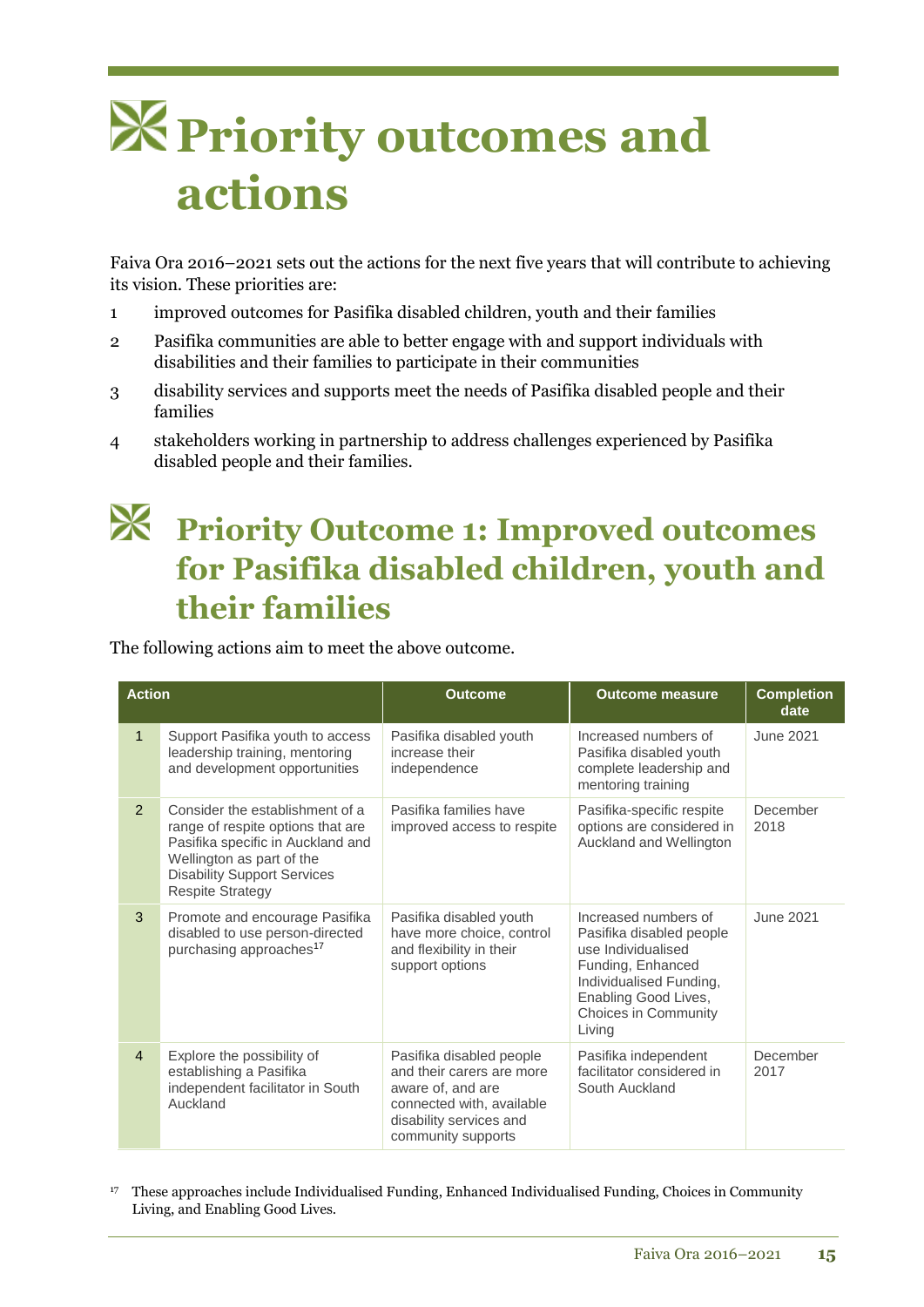| <b>Action</b>  |                                                                                                                                                                                                                                         | <b>Outcome</b>                                                                                                                                           | <b>Outcome measure</b>                                                                                                                            | <b>Completion</b><br>date |
|----------------|-----------------------------------------------------------------------------------------------------------------------------------------------------------------------------------------------------------------------------------------|----------------------------------------------------------------------------------------------------------------------------------------------------------|---------------------------------------------------------------------------------------------------------------------------------------------------|---------------------------|
| 5              | Widely disseminate culturally<br>appropriate information and<br>resources about disability<br>support services based on<br>recommendations from the<br>review of all Ministry-funded<br>disability information and<br>advisory services | Pasifika people are more<br>aware of and understand<br>accessible information on<br>available disability support<br>services                             | Pasifika people access<br>information on disability<br>support services                                                                           | December<br>2017          |
| 6              | Encourage Pasifika people to<br>access the carer learning and<br>wellbeing resource service and<br>carer matching service, and<br>monitor their use of the services                                                                     | Pasifika families and carers<br>have the skills and<br>knowledge to support<br>disabled people                                                           | An increase in the<br>number of Pasifika<br>people using the carer<br>matching service and<br>carer learning and<br>wellbeing resource<br>service | December<br>2017          |
| $\overline{7}$ | Consider establishing two circles<br>of support <sup>18</sup> for Pasifika families<br>who have disabled children and<br>youth - one in Auckland and one<br>in Wellington - per annum                                                   | Pasifika disabled people<br>have support from a group<br>of people who assist with<br>the thinking, planning and<br>actioning of their personal<br>qoals | Two circles of support for<br>Pasifika people per<br>annum are considered                                                                         | June 2018                 |
| 8              | Consider establishing<br>'community conversations' <sup>19</sup> for<br>Pasifika families who have<br>disabled children and youth -<br>three per annum in Auckland and<br>one per annum in Wellington                                   | Pasifika disabled people<br>and their families<br>participate in community<br>conversations on how best<br>to support them in their<br>communities       | Three community<br>conversations are<br>considered per annum in<br>Auckland and one per<br>annum in Wellington                                    | <b>June 2021</b>          |
| 9              | Include Pasifika youth and family<br>members in policy development<br>and service design and<br>implementation                                                                                                                          | The Ministry's decision-<br>making is well informed<br>regarding Pasifika disability                                                                     | Youth and family member<br>representatives are on<br>key Ministry DSS<br>advisory groups                                                          | June 2021                 |

<sup>18</sup> [www.resourcingfamilies.org.au/learn-about/building-support-networks/circles-of-support/](http://www.resourcingfamilies.org.au/learn-about/building-support-networks/circles-of-support)

<sup>19</sup>[www.naric.com/?q=en/rif/Community%20Conversations%20Can%20Bring%20Diverse%20Stakeholders%20Toge](http://www.naric.com/?q=en/rif/Community%20Conversations%20Can%20Bring%20Diverse%20Stakeholders%20Together%20to%20Build%20Consensus) [ther%20to%20Build%20Consensus](http://www.naric.com/?q=en/rif/Community%20Conversations%20Can%20Bring%20Diverse%20Stakeholders%20Together%20to%20Build%20Consensus)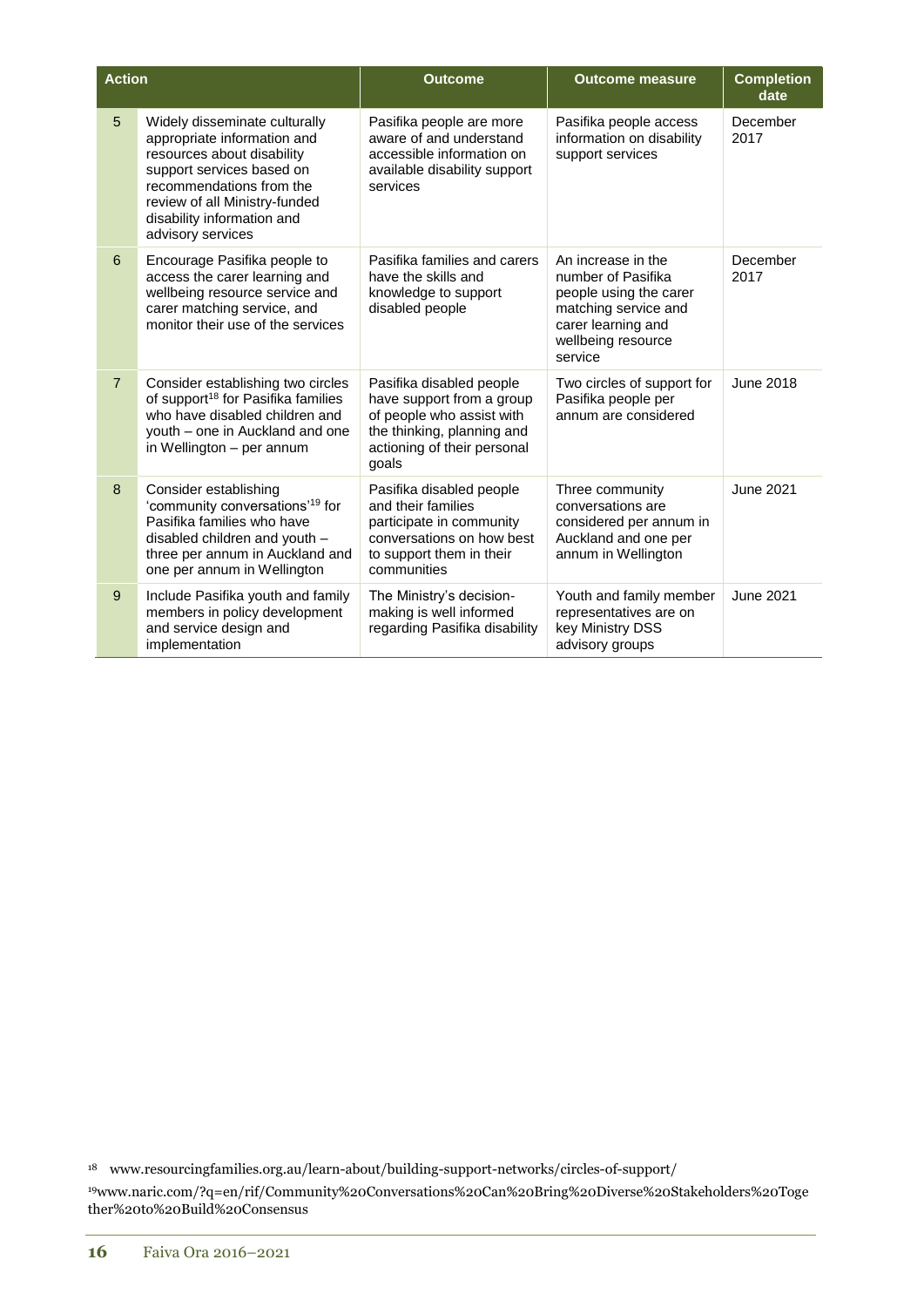### **Priority Outcome 2: Pasifika communities are able to better engage with and support individuals with disabilities and their families to participate in their communities**

The following actions aim to meet the above outcome.

| <b>Action</b>  |                                                                                                                                  | <b>Outcome</b>                                                                                                                  | <b>Outcome measure</b>                                                                                   | <b>Completion</b><br>date |
|----------------|----------------------------------------------------------------------------------------------------------------------------------|---------------------------------------------------------------------------------------------------------------------------------|----------------------------------------------------------------------------------------------------------|---------------------------|
| $\mathbf{1}$   | Pasifika communities <sup>20</sup> to lead<br>innovations that raise awareness<br>of disability services and challenge<br>stigma | Pasifika communities are<br>aware of disability services<br>and challenge community<br>stigma <sup>21</sup>                     | Local innovations are<br>developed and delivered<br>by Pasifika communities                              | June 2018                 |
| $\mathcal{P}$  | Update and circulate Pasifika<br>church engagement resources                                                                     | Enhanced disability<br>responsiveness of Pasifika<br>church communities                                                         | An increase in the<br>number of Pasifika<br>church communities who<br>use church engagement<br>resources | December<br>2017          |
| 3              | Share innovation experiences and<br>lessons learnt with the disability<br>sector                                                 | Fono are held in Auckland<br>and Wellington on a two-<br>yearly basis to share<br>experiences and learnings<br>from innovations | Fono held in Auckland<br>and Wellington                                                                  | June 2021                 |
| $\overline{4}$ | Enable Pasifika disabled people<br>and their families to access the<br>UNCRPD training programme <sup>22</sup>                   | Pasifika disabled people<br>and their families access<br><b>UNCRPD</b> training                                                 | An increase in the<br>number of Pacific people<br>who access the<br>programme                            | June 2021                 |

<sup>20</sup> With a specific focus on Waikato, Wellington and Christchurch.

- <sup>21</sup> From a religious belief perspective, Pacific people believe that disability is a divine punishment from God due to sinful acts by the person with a disability and/or their family. Pacific people also hold cultural beliefs that disability is a curse on the individual and their family due to wrongdoing by family or ancestors.
- <sup>22</sup> This is the United Nations Convention on the Rights of People with Disabilities (UNCRPD) training programme for the disability support workforce. Delivered by people with disabilities, this programme aims to promote the rights of people with disabilities.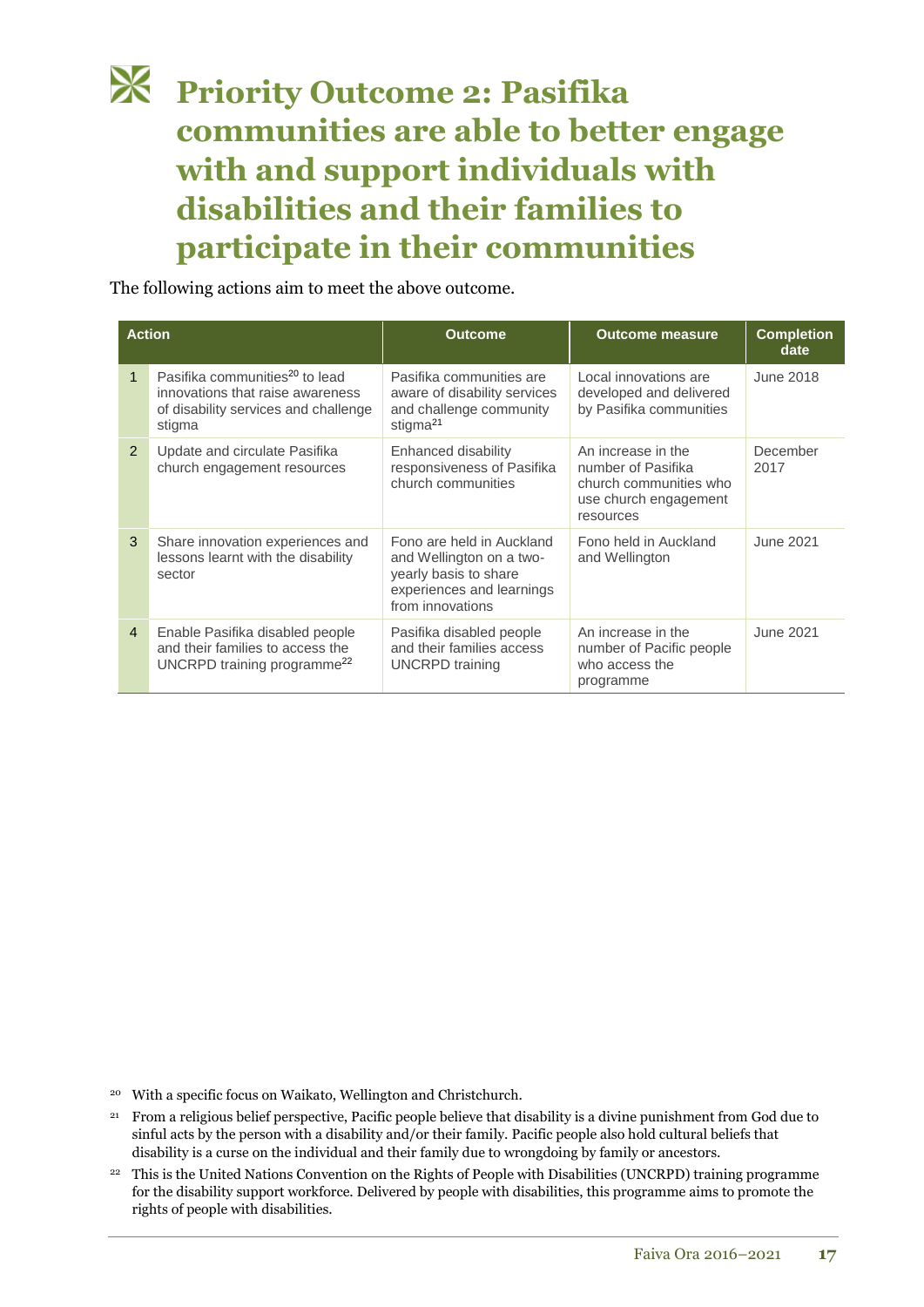## **Priority Outcome 3: Disability services and supports meet the needs of Pasifika disabled people and their families**

The following actions aim to meet the above outcome.

| <b>Action</b>  |                                                                                                                                      | <b>Outcome</b>                                                                               | <b>Outcome measure</b>                                                                                                                                                               | <b>Completion</b><br>date |
|----------------|--------------------------------------------------------------------------------------------------------------------------------------|----------------------------------------------------------------------------------------------|--------------------------------------------------------------------------------------------------------------------------------------------------------------------------------------|---------------------------|
| $\mathbf 1$    | Increase the number of disability<br>providers and staff who access<br>training on organisational Pasifika<br>service responsiveness | An increase in the Pasifika<br>cultural competence of the<br>disability support workforce    | An increase in the<br>number of disability<br>workers who access<br>Pasifika disability cultural<br>training                                                                         | <b>June 2018</b>          |
| 2              | Support the provision of advice by<br>the Faiva Ora Leadership Group<br>by holding twice-yearly meetings                             | Pasifika expert advice is<br>provided to the Ministry                                        | Two-yearly meetings of<br>the Faiva Ora Leadership<br>group are held                                                                                                                 | June 2021                 |
| 3              | Ensure Pasifika disability needs<br>are considered in all Ministry<br>service reviews, service<br>commissioning and programmes       | Pasifika disability needs<br>are considered and inform<br>decision-making                    | Pasifika advice is<br>provided to Ministry<br>service reviews and<br>service commissioning<br>activities                                                                             | <b>June 2021</b>          |
| $\overline{4}$ | Promote disability careers to<br>Pasifika people and communities                                                                     | An increase in the number<br>of Pasifika people working<br>in disability support<br>services | The profile of disability<br>careers is raised in<br>Pasifika communities<br>More Pasifika people are<br>in leadership and support<br>worker roles in disability<br>support services | December<br>2019          |
| 5              | Establish a statistically reliable<br>method of obtaining satisfaction<br>feedback from Pasifika disability<br>support service users | Pasifika people have a<br>'voice' and contribute to<br>service improvement                   | Feedback is obtained<br>annually and<br>disseminated to providers<br>to inform improvements<br>to service delivery                                                                   | December<br>2018          |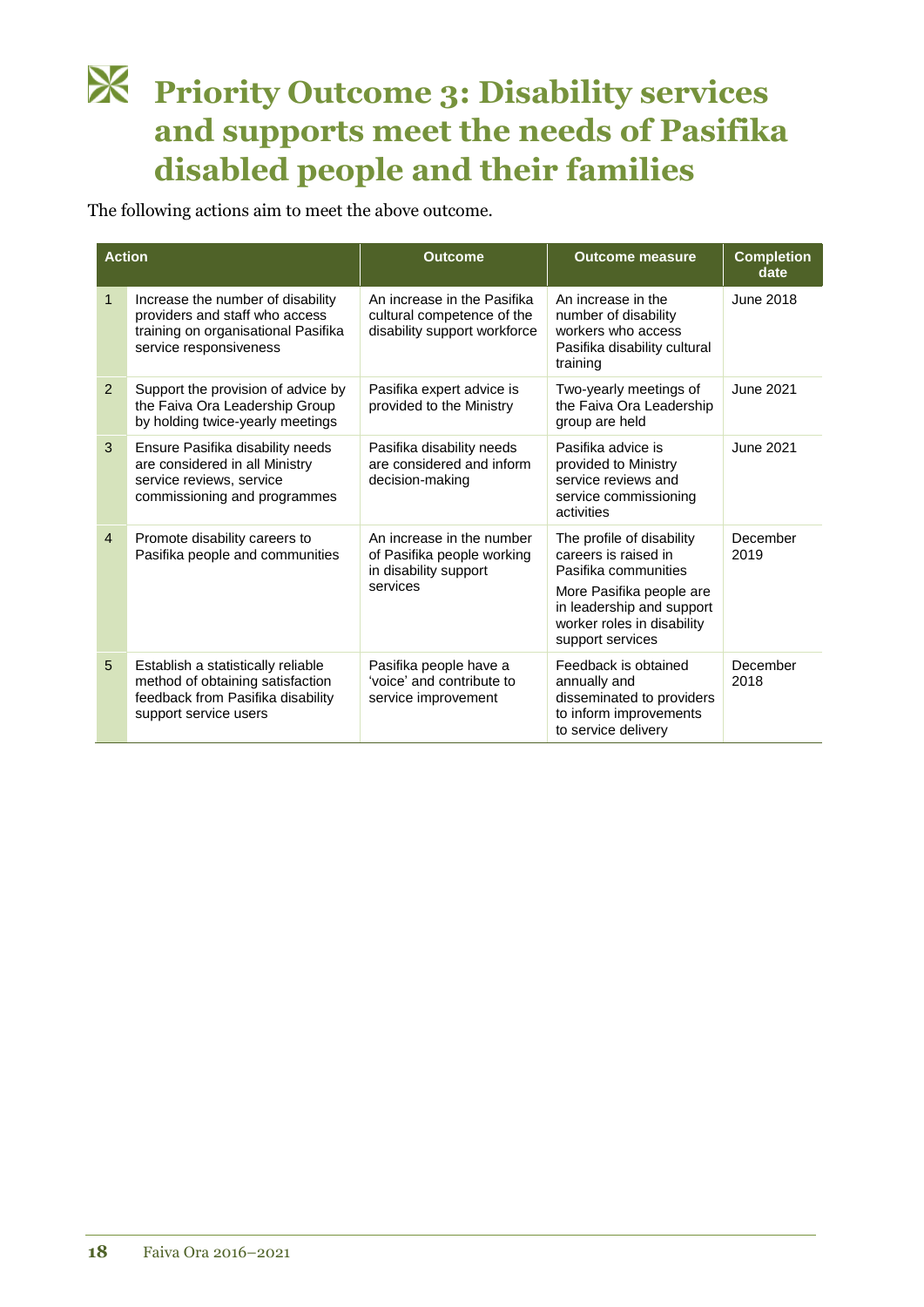## **Priority Outcome 4: Stakeholders working in partnership to address challenges experienced by Pasifika disabled people and their families**

The following actions aim to meet the above outcome.

|               | <b>Action</b>                                                                                                                                                                             | <b>Outcome</b>                                                                                                     | <b>Outcome measure</b>                                                                                                       | <b>Completion</b><br>date |
|---------------|-------------------------------------------------------------------------------------------------------------------------------------------------------------------------------------------|--------------------------------------------------------------------------------------------------------------------|------------------------------------------------------------------------------------------------------------------------------|---------------------------|
|               | Work with primary health<br>organisations (PHOs) and district<br>health boards (DHBs) in the<br>Auckland and Wellington regions<br>to promote information resources<br>to Pasifika people | More Pasifika people are<br>aware of and understand<br>available disability support<br>services and other services | PHO and DHBs are<br>aware of the Ministry of<br>Health's Pasifika<br>disability initiatives                                  | June 2021                 |
| $\mathcal{P}$ | Work with the Ministries of Social<br>Development, Vulnerable Children,<br>Justice and Education on<br>initiatives concerning Pasifika<br>disabled children                               | Other ministries are aware<br>of the Ministry of Health's<br>Pasifika disability initiatives                       | Advice is provided to the<br>ministries<br>Pasifika disability tools<br>and resources are<br>shared with other<br>ministries | June 2021                 |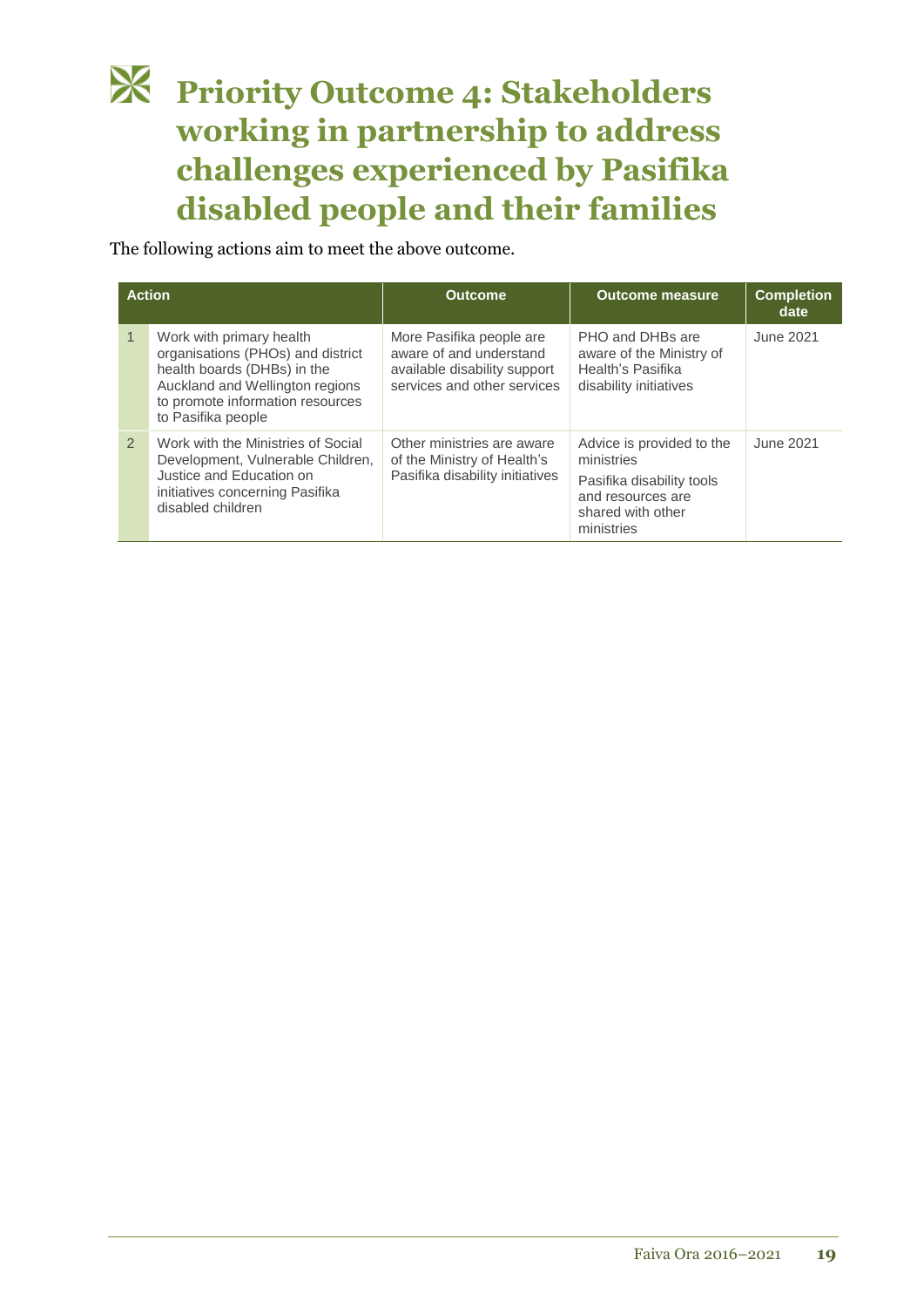# **Implementation plan**

To deliver the Faiva Ora Plan 2016–2021, annual implementation plans will be developed, with input from the Faiva Ora Leadership Group and key stakeholders. These plans will be presented to the Disability Support Services Senior Management Team for approval.

The annual implementation plans will identify the organisations that will lead and contribute to delivering on the actions, success measures, specific timeframes, deliverables and costings.

The Faiva Ora Plan 2016–2021 may be updated to reflect any changes to government and Ministry of Health priorities.

# **Monitoring and reporting**

The Ministry of Health Disability Support Services will monitor and report on the plan's implementation.

Progress reports on the plan will be provided to the Minister of Health through the monthly Minister's report as per request. Six-monthly progress reports will be reviewed by the DSS Senior Leadership Team. Overall progress will be communicated to the disability sector through the Ministry of Health DSS quarterly newsletter.